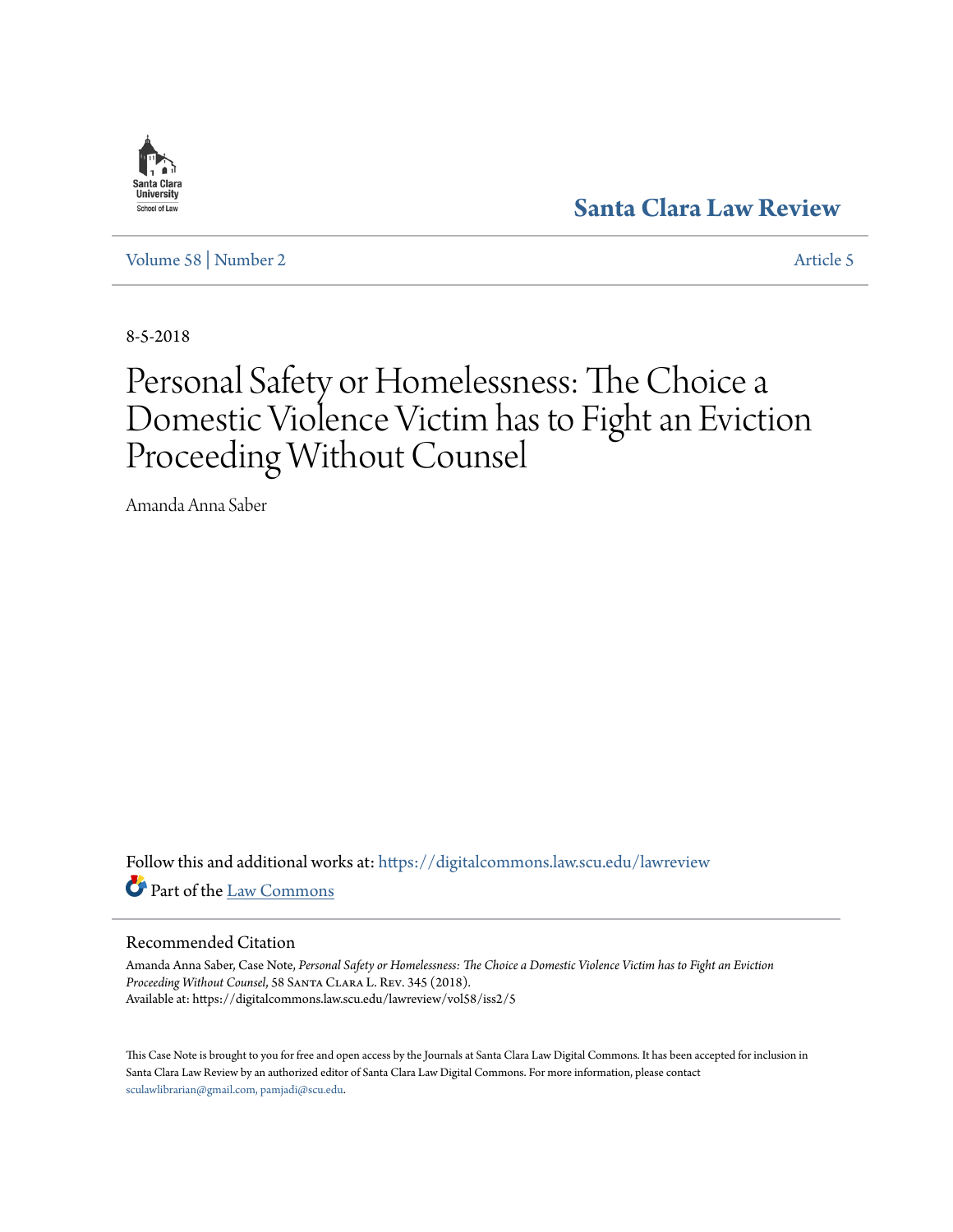# **PERSONAL SAFETY OR HOMELESSNESS: THE CHOICE A DOMESTIC VIOLENCE VICTIM HAS TO MAKE WHEN SHE HAS TO FIGHT AN EVICTION PROCEEDING WITHOUT COUNSEL**

## **Amanda Anna Saber\***

#### TABLE OF CONTENTS

|                                                            | .346 |
|------------------------------------------------------------|------|
|                                                            | .348 |
|                                                            |      |
| B. Origins of the Right to Civil Counsel: The Lassiter     |      |
|                                                            | 351  |
| C. Post Lassiter and the Push for the Right to Counsel 353 |      |
| 1. Laws Pertaining to Victims of Domestic Violence         |      |
|                                                            |      |
|                                                            |      |
| D. Domestic Violence Victims and the Need for Special      |      |
|                                                            | 358  |
|                                                            |      |
|                                                            |      |
| II. The Legal Problem: Victim to Evicted to Homeless361    |      |
|                                                            |      |
|                                                            |      |
|                                                            |      |
|                                                            |      |
| 1. Parallels Between Civil & Criminal Cases  365           |      |
| 2. Robust ABA Support for Civil Right to Counsel 366       |      |
|                                                            |      |

<sup>\*</sup> J.D., Santa Clara University School of Law; B.A. Economics and Political Science, UC Santa Barbara. I thank the International Human Rights Clinic at Santa Clara Law School for giving me the opportunity to work on issues related to violence against women, domestic violence, and the interplay between domestic violence and homelessness. To the Santa Clara Law Review Volume 58 Board, I thank you for your tireless work, not only on this Note, but for all the articles we have had the pleasure of publishing together. It has been an honor serving as your Senior Managing Editor. An eternal thank you to my Dad, Mom, Mina, and Ryan for their unwavering support throughout law school and of my career aspirations.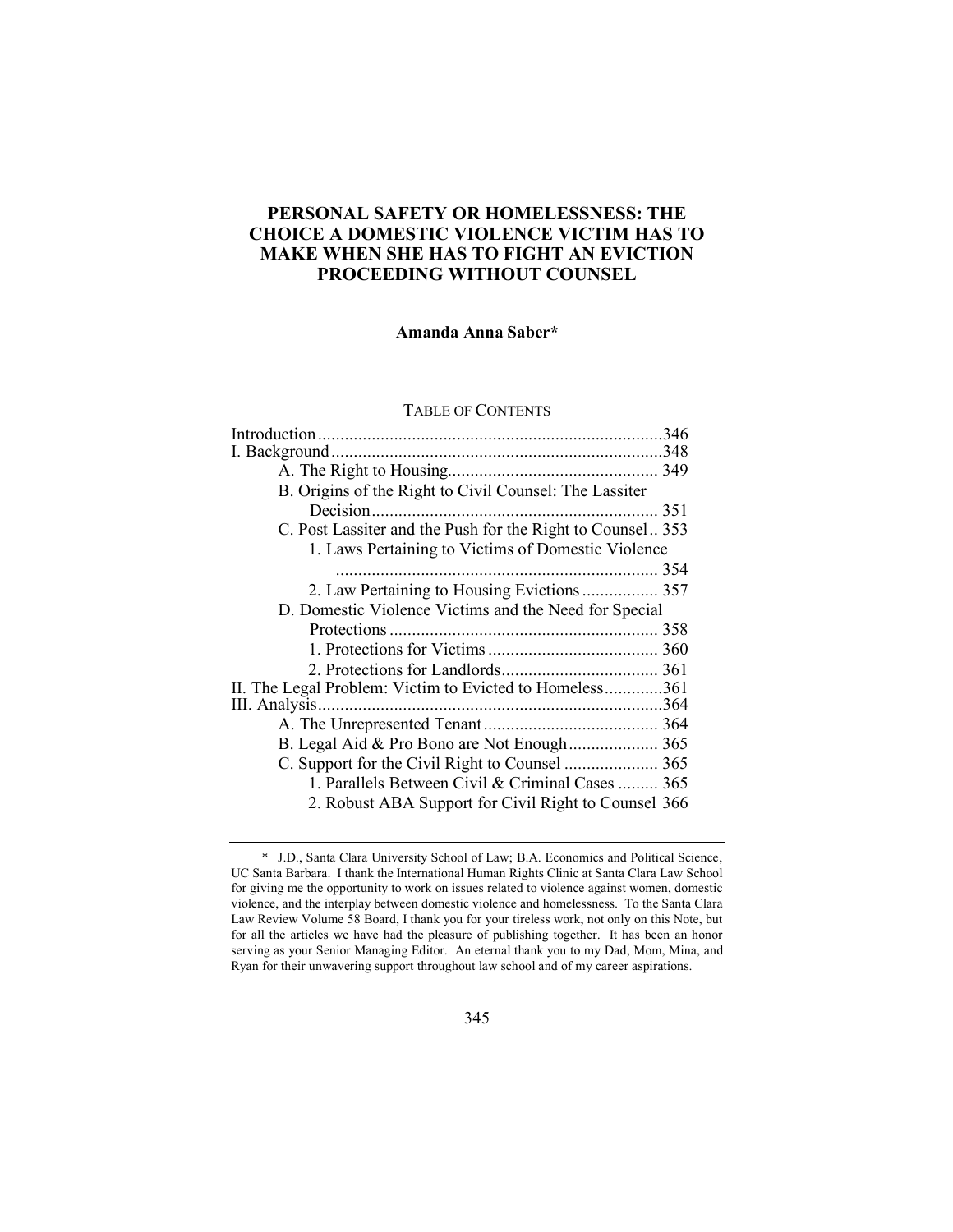| 3. Arguments Against a Civil Right to Counsel 367       |  |
|---------------------------------------------------------|--|
|                                                         |  |
|                                                         |  |
| B. The "Domestic Violence Victim Eviction Legal Defense |  |
|                                                         |  |
|                                                         |  |
|                                                         |  |

#### **INTRODUCTION**

"You have a right to remain silent. Anything you say can and will be used against you in a court of law. You have a right to an attorney. If you cannot afford an attorney, one will be provided for you."1

Without ever taking a law school course, the *Miranda* warnings adapted from the case of *Miranda v. Arizona2* —are known to most, likely due to its use in crime-drama television and  $film<sup>3</sup>$ . These words enshrine constitutional protections granted to criminal defendants who face the potential loss of liberty.<sup>4</sup> Since *Miranda* was decided in 1966, the law mandates that all criminal defendant be read the *Miranda*  warning upon arrest so that they are advised and informed of their rights, including their right to an attorney.<sup>5</sup> Beyond the right to an attorney during a custodial interrogations, criminal defendants have a right to an attorney during trial.<sup>6</sup> These rights ensure that an individual who is faced with a potential loss of liberty is given certain protections. Beyond criminal proceedings, courts have held that the subject matter of certain civil proceedings involve rights so sacred<sup>7</sup> that their loss can feel like a loss of liberty. Nevertheless, despite the comparison, these indigent civil litigants are not entitled to the same protections.

Because this right is limited to the criminal context, the National Coalition for A Civil Right to Counsel  $(NCC)$ <sup>8</sup> has modified the

<sup>1.</sup> *What are Your Miranda Rights?*, MIRANDAWARNING.ORG, http:// www.mirandawarning.org/whatareyourmirandarights.html (last visited Apr. 29, 2018).

<sup>2.</sup> Miranda v. Arizona, 384 U.S. 436, 504 (1966).

<sup>3.</sup> *See e.g.*, 21 JUMP STREET (Columbia Pictures 2012).

<sup>4.</sup> *See* U.S. CONST. amend. V.

<sup>5.</sup> *History of Miranda Warning*, MIRANDAWARNING.ORG, http:// www.mirandawarning.org/historyofmirandawarning.html (last visited Dec. 29, 2016) (*Miranda* warnings developed to ensure that a defendant who is in a weaker position than the state is not intimidated into making statements against his or her interest).

<sup>6.</sup> U.S. CONST. amend. VI.

<sup>7.</sup> *See, e.g.*, Meyer v. Nebraska, 262 U.S. 390, 399 (1923) (holding that parental rights are considered sacred and "essential to the orderly pursuit of happiness by free men"); *see also* May v. Anderson, 345 U.S. 528, 533 (1953) (confirming that parents' rights are "far more precious . . . than property rights").

<sup>8.</sup> *The Civil Right to Counsel*, NAT'L COAL. FOR A CIV. RIGHT TO COUNS., http://civilrighttocounsel.org/about (last visited Jan. 5, 2017). The NCCRC is funded by the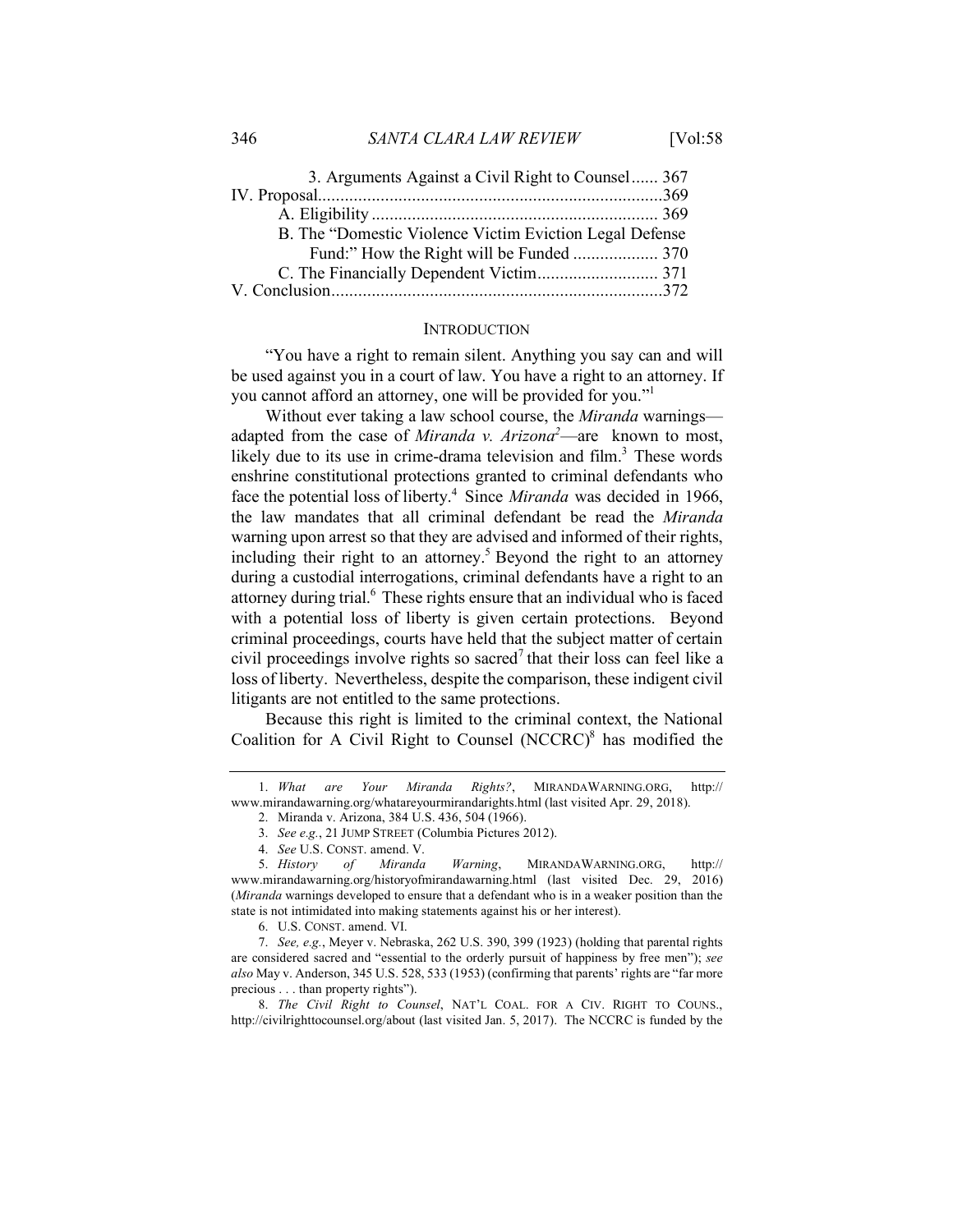*Miranda* warning to more accurately portray the right to appointed counsel: "If you cannot afford an attorney, one will be appointed for you, unless you are losing your children, or your home, or your healthcare."<sup>9</sup> A criminal defendant faces jail time and a conviction. A housing eviction defendant faces homelessness, the loss of safety and security, and a potentially endless cycle of poor health and the inability to maintain employment.<sup>10</sup> Both indigent individuals likely feel helpless and hopeless in defending themselves; the only difference is that a criminal defendant receives the benefit of appointed counsel.

This Note addresses the problem that arises when a victim of domestic violence is being evicted based on repeated incidences of domestic violence and is forced to fight her<sup>11</sup> eviction proceeding without the assistance of counsel. Part I discusses the right to housing, the Supreme Court case which rejected a blanket right to counsel in civil cases,  $^{12}$  the origins of the right to civil counsel movement, existing United States law that grants the right to counsel in a limited civil setting, and a first-of-its-kind New York City ordinance addressing the right to counsel in housing eviction cases.<sup>13</sup>

Part II discusses the current law as it relates to victims of domestic violence, as well as existing protections for such victims.<sup>14</sup> Part III illustrates the stark disadvantages faced by victims of domestic violence who are forced to defend their eviction cases pro se, while the landlord is represented by counsel.<sup>15</sup> Part IV analyzes why pro bono and legal aid

10. Fact Sheet, *Homelessness & Health: What's the Connection?*, NAT'L HEALTH CARE FOR THE HOMELESS COUNCIL (Jun. 2011),

http://www.nhchc.org/wp-content/uploads/2011/09/Hln\_health\_factsheet\_Jan10.pdf. A person with a long bout of illness may become unemployed after being unable to maintain work. In some cases, the unemployment may force the individual to drain her savings account, and eventually, after unemployment continues or a sustained period, the person cannot pay rent, is evicted, becomes homeless, and health problems are exacerbated. This may lead to an endless cycle of homelessness. *Id.* 

11. *Statistics*, NAT'L COAL. AGAINST DOMESTIC VIOLENCE, http://ncadv.org/learnmore/statistics (last visited Jan. 7, 2017). The trend shows that more victims of domestic violence are female. As such, this comment employs the feminine pronoun when referring to the victim. The author recognizes that men can also be victims of domestic violence.

Public Justice Center, and is an organization whose mission is to "expand recognition and implementation of a right to counsel for indigent litigants in civil cases involving basic human needs." *Id.* 

<sup>9.</sup> *Home Page*, NAT'L COAL. FOR A CIV. RIGHT TO COUNS., http://civilrighttocounsel.org/ (last visited Jan. 5, 2017).

<sup>12.</sup> Lassiter v. Dep't of Soc. Servs. of Durham City, N.C*.*, 452 U.S. 18, 28-29 (1981) (holding that appointment of counsel in civil cases will be determined based on a case-bycase analysis).

<sup>13.</sup> *See infra* Part I.

<sup>14.</sup> *See infra* Part II.

<sup>15.</sup> *See infra* Part III.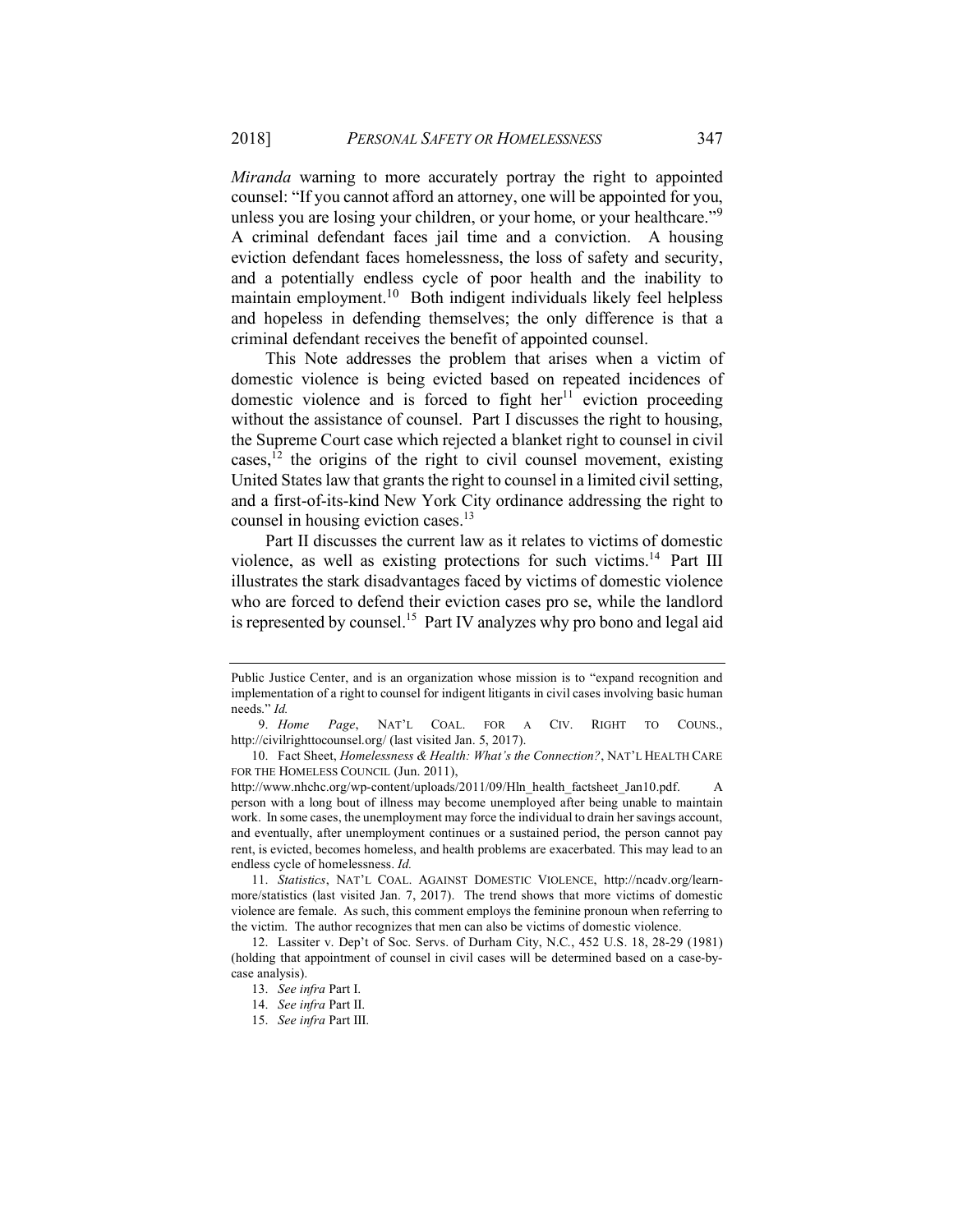are not sufficient, the existing support for the right to counsel in civil cases, and explain the main arguments opponents of the right to appointed counsel in civil cases employ.<sup>16</sup> Finally, Part V proposes a framework for adopting a right to counsel in such circumstances.<sup>17</sup> This proposal will focus on: 1) the eligibility criteria of the victim seeking to receive appointment of counsel; 2) the funding mechanism; 3) provisions designed to protect the rights of victims; and 4) safeguards in place to prevent scraping the bottom of the attorney fund created.

#### I. BACKGROUND

During my second year at Santa Clara University School of Law, I participated in the International Human Rights Clinic. One of the projects I worked on was data collection for a report examining homelessness in Santa Clara County through a gender-based lens that the clinic was preparing for the Santa Clara County Office of Women's Policy. The goal of this report was to supplement the *Home Not Found*  National Report<sup>18</sup> by focusing on the causes of homelessness that are unique to women. The data for the report came primarily from 1) conducting a survey with the survey population being women who were formerly homeless but currently placed in semi-permanent or permanent housing; 2) conducting focus groups with currently homeless women; 3) interviewing the local organizations that provide services to the homeless population.<sup>19</sup> A common theme amongst the three sources of data was that domestic violence is the leading reason women become homeless.<sup>20</sup>

A victim of domestic violence who is living with her partner is faced with two choices: leave her abuser or stay and take the abuse.<sup>21</sup> Leaving the abuser is likely to result in subsequent homelessness, especially if the house is in her abuser's name or if she cannot afford to pay rent without the income of her abuser.<sup>22</sup>

Furthermore, domestic violence-focused service providers emphasize that landlords are reluctant to accommodate victims of

<sup>16.</sup> *See infra* Part IV.

<sup>17.</sup> *See infra* Part V.

<sup>18.</sup> Daniel Flaming et al., *Home Not Found: The Cost of Homelessness in the Silicon Valley*, ECON. ROUNDTABLE (2015), http://destinationhomescc.org/wp-content/uploads/ 2015/05/er\_homenotfound\_report\_6.pdf.

<sup>19.</sup> *See, e.g.*, Interview by Santa Clara L. Int'l H.R. Clinic with Andrea Urton, Chief Executive Officer, Home First Services of Santa Clara Cty., in San Jose, Cal. (Oct. 21, 2016) [hereinafter Interview with Andrea Urton].

<sup>20.</sup> *Id.*

<sup>21.</sup> *Id.*

<sup>22.</sup> *Id.*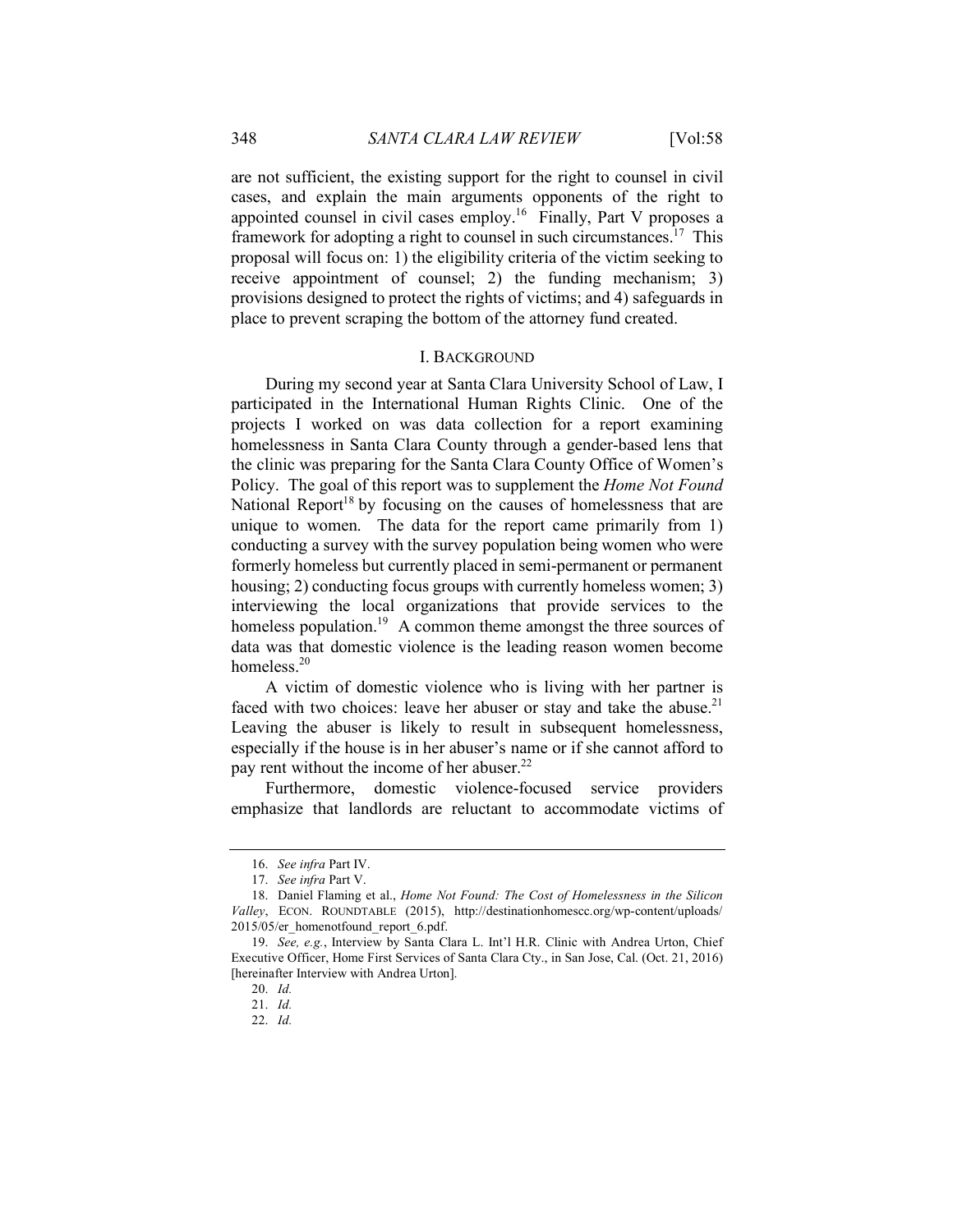domestic violence.<sup>23</sup> From the interviews, I learned: either the landlord does not want to rent to a victim out of worry that the abuser will constantly show up to the apartment and cause chaos or the landlord wants to evict a victim because the domestic violence incident disturbs the peace of the other tenants. $24$  This means that once she becomes homeless due to domestic violence, the victim will find it difficult to find a new place to live.

When asked how this problem could be controlled, the service providers focused on some mechanism where a victim of domestic violence would not be treated as a tenant who failed to pay rent, but rather as a victim of violence.<sup>25</sup> Further, access to legal counsel, who at minimum, could inform the victims of their rights as a tenant-victim would mean that these women could have a chance to win the fight against their landlord.<sup>26</sup>

When a landlord's solution to domestic violence is an eviction, these victims must make the difficult choice of incurring abuse or becoming homeless. This appalling choice showcases the need for victim protection and inspired this Note topic.

## *A. The Right to Housing*

"While the Constitution of the United States ensures many rights, housing is not one of them."<sup>27</sup> Comparatively, public international law recognizes the right to housing through various human rights' treaties.<sup>28</sup> Despite the presence of these international treaties, the United States is not a party to these treaties.29 As such, these provisions are not binding

<sup>23.</sup> *Id.*

<sup>24.</sup> *Id.*

<sup>25.</sup> Interview with Andrea Urton, *supra* note 19.

<sup>26.</sup> *Id.*

<sup>27.</sup> Chester Hartman, *The Case for a Right to Housing*, SHELTERFORCE: THE VOICE OF CMTY. DEV. (2006), https://shelterforce.org/2006/11/23/the\_case\_for\_a\_right\_to\_housing/ (last visited Apr. 6, 2018).

<sup>28.</sup> *See* International Covenant on Economic, Social and Cultural Rights, Jan. 3, 1976, 993 U.N.T.S 3, at art. 11(1) [hereinafter ICESCR]; Convention on the Elimination of Discrimination Against Women, Sept. 3, 1981, 1249 U.N.T.S 13; International Convention on the Elimination of Racial Discrimination, Jan. 4, 1969, 660 U.N.T.S 195; Convention on the Rights of the Child, Sept. 2, 1990, 1577 U.N.T.S 3.

<sup>29.</sup> *United States Ratification of International Human Rights Treaties*, H.R. WATCH (Jul. 24, 2009, 12:24 PM), https://www.hrw.org/news/2009/07/24/united-states-ratificationinternational-human-rights-treaties. The United States has not ratified the Convention on the Elimination of All Forms of Discrimination Against Women; or the Convention on the Rights of Child, all of which include provisions guaranteeing the right to adequate housing. *Id.*; *see also Status of Ratification Interactive Dashboard*, United Nations Human Rights Office of the High Commissioner http://indicators.ohchr.org/ (last visited May 28, 2018) (follow "Select a Country to View Profile" hyperlink; then select "United States of America" subject area)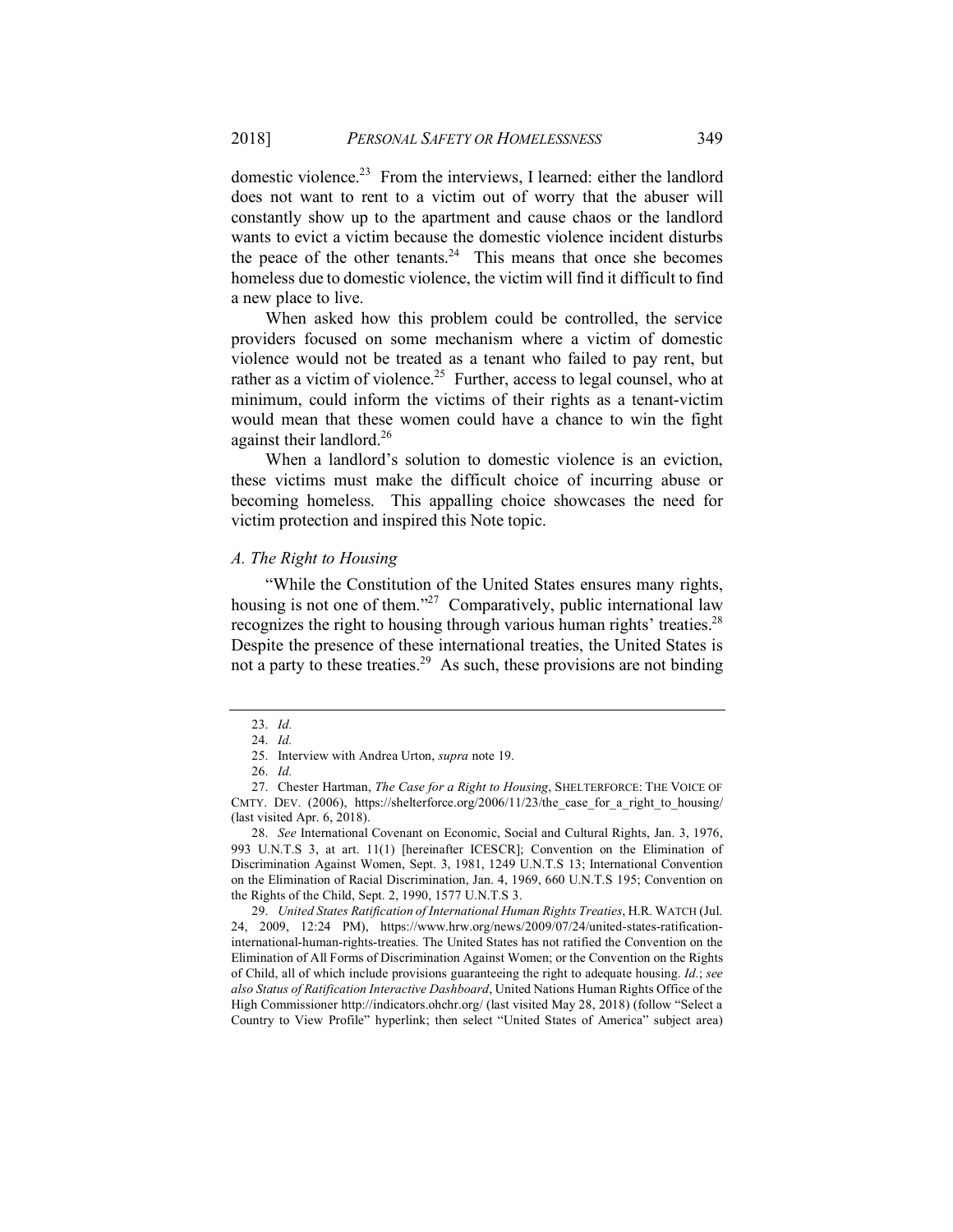on the United States.<sup>30</sup> Nevertheless, despite an absence of a national right to housing, localities have progressed toward adopting ordinances influenced by international human right treaties which include the right to housing. $31$ 

The International Covenant of Economic, Social, and Cultural Rights acknowledges the right to adequate housing.<sup>32</sup> Adequate housing has been interpreted by the UN Committee tasked with ensuring compliance with the treaty as including: security of tenure, availability of services, materials, facilities and infrastructure, affordability, habitability, accessibility, and location.<sup>33</sup> Security of tenure ensures that the individual is entitled to "legal protection against forced eviction, harassment and other threats."<sup>34</sup>

The international framework discusses that the right to housing should not be interpreted narrowly, but rather the right to adequate housing "should be seen as the right to live somewhere in peace, security, and dignity.<sup>35</sup> This broad interpretation is urged because the right to housing is linked to other fundamental human rights.<sup>36</sup> Under this framework, adequate housing can be considered to be a basic need. It is important to frame housing as a "basic need" because there is a stronger argument in favor of counsel in civil matters when a "basic need" is impugned. This Note specifically focuses on the right to counsel

31. *See, e.g.*, Mark Noack, *Council Votes to Make Mountain View a Human Rights City,* MOUNTAIN VIEW VOICE (Dec. 20, 2016, 1:41 PM), https://www.mvvoice.com/news/2016/12/20/council-votes-to-make-mountain-view-a-human-rights-city; *Convention on the Elimination of all Forms of Discrimination Against Women, Background*, CITIES FOR CEDAW, http://citiesforcedaw.org/background/ (last visited Jan. 5, 2017) (Cities for CEDAW is a national movement to encourage cities to adopt ordinances incorporating the rights from the Convention on the Elimination of Discrimination Against Women); *County of Santa Clara to Unveil the CEDAW Women's Bill of Rights*, CTY. OF SANTA CLARA (Aug. 23, 2017, 1:00 PM), https://www.sccgov.org/sites/opa/newsroom/Pages/ WomenBillofRights.aspx.

32. ICESCR art. 11(1).

33. U.N. Comm. on Econ., Soc. & Cultural Rts., General Comment No. 4: The Right to Adequate Housing (Art. 11 (1) of the Covenant), U.N. Doc. E/1992/23 (Dec. 13, 1991), http://www.refworld.org/docid/47a7079a1.html [hereinafter General Comment No. 4].

Additionally the United States has not ratified the International Covenant on Economic, Social, and Cultural Rights which also guarantees the right to adequate housing. *Id.* 

<sup>30.</sup> States are only bound by the treaties that that state has ratified. *See* Convention on the Rights of the Child, *Signature, Ratification, and Accession: The Process of Creating Binding Obligations on Governments*, UNICEF (May 19, 2014), https://www.unicef.org/crc/index\_30207.html.

<sup>34.</sup> Off. U.N. High Comm'r H.R. & U.N. Habitat, *The Right to Adequate Housing*, U.N. Fact Sheet No. 21/Rev.1 (May 2014), http://www.ohchr.org/Documents/Publications/ FS21\_rev\_1\_Housing\_en.pdf.

<sup>35.</sup> General Comment No. 4, supra note 33.

<sup>36.</sup> Off. U.N. High Comm'r H.R. & U.N. Habitat, *supra* note 34.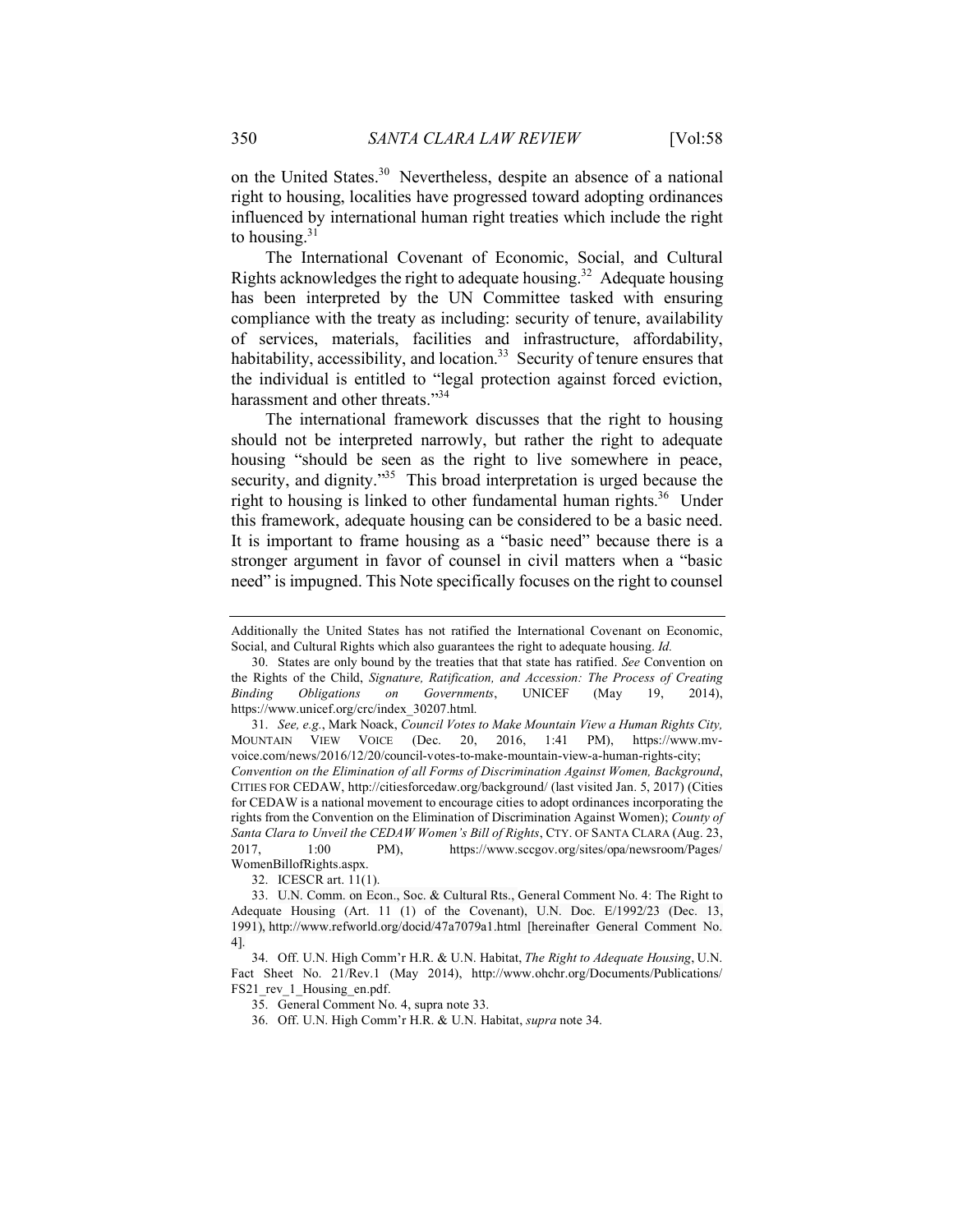in eviction proceedings, where a forced evictee is at risk of losing their home—a basic need.

#### *B. Origins of the Right to Civil Counsel: The Lassiter Decision*

The right to counsel in criminal cases is derived from an established body of law.<sup>37</sup> Comparatively, the right to appointed counsel in civil proceedings is one without robust support.<sup>38</sup> Specifically, the United States Supreme Court has previously rejected a blanket right to counsel in civil cases, adopting, instead, case by case review.39 In *Lassiter*, after Ms. Lassiter was convicted of second degree murder, the Department of Social Services petitioned to terminate Ms. Lassiter's parental rights.<sup>40</sup> During the hearing to contest the termination, the trial court held that Ms. Lassiter had ample time to find counsel prior to the hearing, and thus there would be no postponing of the hearing.<sup>41</sup> Thus, Ms. Lassiter defended against termination of child custody without the assistance of counsel.42 On appeal, after her child custody rights were terminated, Ms. Lassiter argued that because she was indigent, the "Due Process Clause of the Fourteenth Amendment entitled her to the assistance of counsel, and that the trial court had therefore erred in not requiring the State to provide counsel for her."<sup>43</sup> The appellate court denied review.<sup>44</sup> The United States Supreme Court affirmed the lower court's holding that appointment of counsel in civil cases would be done by a case-by-case basis when the issue was termination of parental rights.<sup>45</sup> Interestingly, despite rejecting a blanket right to counsel in such cases, the Court held that parental rights were "important."46 The dissent criticized the

<sup>37.</sup> *See* Powell v. Alabama, 287 U.S. 45 (1932) (holding that the right to appointed counsel only applied in capital cases); Johnson v. Zerbst, 304 U.S. 458 (1938) (holding that the right to appointed counsel extended to all federal criminal cases); Gideon v. Wainwright, 372 U.S. 335 (1963) (holding that the sixth amendment does not distinguish between the capital and non-capital cases); Argersinger v. Hamlin, 407 U.S. 25 (1972) (holding that the accused cannot be subjected to actual imprisonment unless provided with counsel); Alabama v. Shelton, 535 U.S. 654 (2002) (holding that a suspended prison sentence cannot be imposed if the underlying conviction did not involve counsel representation).

<sup>38.</sup> *See infra* Part IV.E (while there is general support for *Gideon* rights, the disagreement concerning the need for civil right to counsel means that the development has been slower).

<sup>39.</sup> Lassiter v. Dep't of Soc. Servs. of Durham City, N.C*.*, 452 U.S. 18, 28–29 (1981).

<sup>40.</sup> *Id.* at 20–21.

<sup>41.</sup> *Id.* at 21–22.

<sup>42.</sup> *Id.* at 22.

<sup>43.</sup> *Id.* at 24.

<sup>44.</sup> *Id.*

<sup>45.</sup> *Lassiter*, 452 U.S. at 28–29.

<sup>46.</sup> *Id.* at 27 (acknowledging that "the companionship, care, custody and management of his or her children" is an important interest that "undeniably warrants deference and, absent a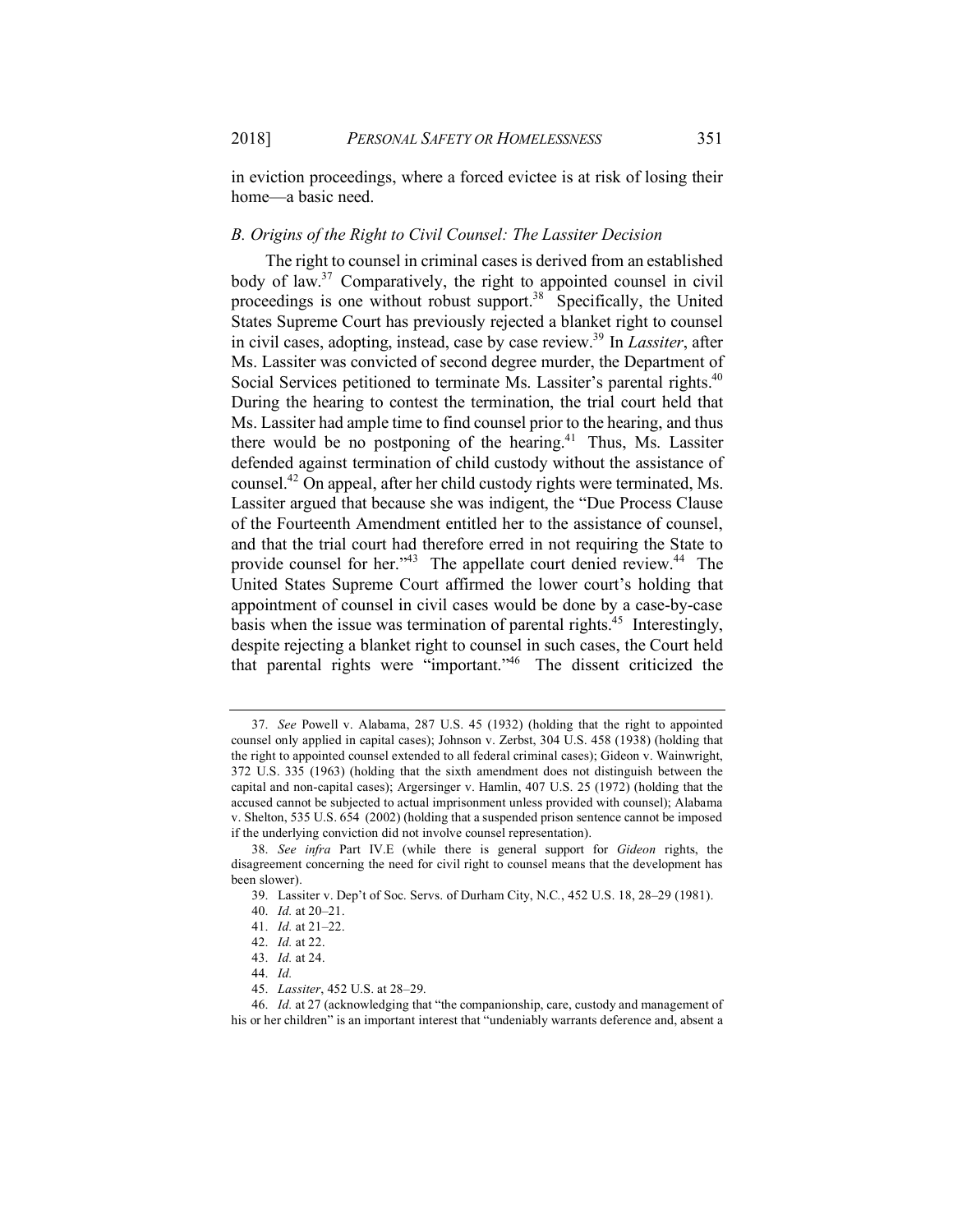majority for concluding that even though parental rights were important, the "deprivation [of counsel] somehow [was] less serious than" cases in which the appointment of counsel was required simply because the parent's personal liberty was not at stake.<sup>47</sup>

The *Lassiter* cases created a presumption against the appointment of counsel in civil cases where the defendant's "physical liberty" was not at risk.48 As such, there is no blanket right to counsel in civil cases involving child custody or housing evictions, because the defendant in those types of cases does not face a loss of physical liberty, as traditionally defined.

The *Lassiter* case arguably served as a catalyst to action for those supporting the right to counsel in civil cases. While *Lassiter* was pending before the Supreme Court, the American Bar Association  $(ABA)$  submitted an amicus brief<sup>49</sup> wherein the ABA focused on the disadvantages pro se defendants<sup>50</sup> face in a system where, "skilled counsel is needed to execute basic advocacy functions: to delineate the issues, investigate and conduct discovery, present factual contentions in an orderly manner, cross-examine witnesses, make objections and preserve a record for the appeal."<sup>51</sup> In other words, a pro se litigant who is unfamiliar with the legal system is immediately disadvantaged against the lawyer representing the opposing side regardless of the case's merit. The *amicus brief* further argued that access to counsel is necessary to ensure litigants receive a fair trial that comports with the demands of procedural due process. $52$  The brief also cited to a century-long robust tradition of European common law that provided legal assistance to indigent defendants in civil cases.<sup>53</sup> By comparison, the United States has traditionally treated access to counsel as a luxury<sup>54</sup> with limited

51. Howard H. Dana, *Report to the House of Delegates*, 112A A.B.A. H.D. 3 (2006), http://www.americanbar.org/content/dam/aba/administrative/legal\_aid\_indigent\_defendants/ ls\_sclaid\_06A112A.authcheckdam.pdf [hereinafter *Report to the House of Delegates* 2006].

powerful countervailing interest, protection" (quoting Stanley v. Illinois, 405 U.S. 645, 651(1972)).

<sup>47.</sup> *Lassiter*, 452 U.S. at 40.

<sup>48.</sup> *Id.* at 31.

<sup>49.</sup> Lora J. Livingston, *Report to the House of Delegates*, 114 A.B.A. COMM. ON LEGAL AID & INDIGENT DEFENDANTS (2018), http://www.abajournal.com/images/main\_images/ Resolution114.pdf [hereinafter *Report to the House of Delegates* 2018].

<sup>50.</sup> Pro se means "for one's own behalf" A pro se litigant is one who chooses to represent him or herself in the court proceeding. "*Pro Se*," WEST'S ENCYCLOPEDIA OF AMERICA LAW, 2D EDITION (2008) https://legal-dictionary.thefreedictionary.com/Pro+Se (last visited May 28, 2018).

<sup>52.</sup> *Id.*

<sup>53.</sup> *Id.* at 3–4.

<sup>54.</sup> *See People are Talking . . .* , NAT'L COAL. FOR A CIV. RIGHT TO COUNS., http://civilrighttocounsel.org/about/people\_are\_talking (last visited Mar. 1, 2018).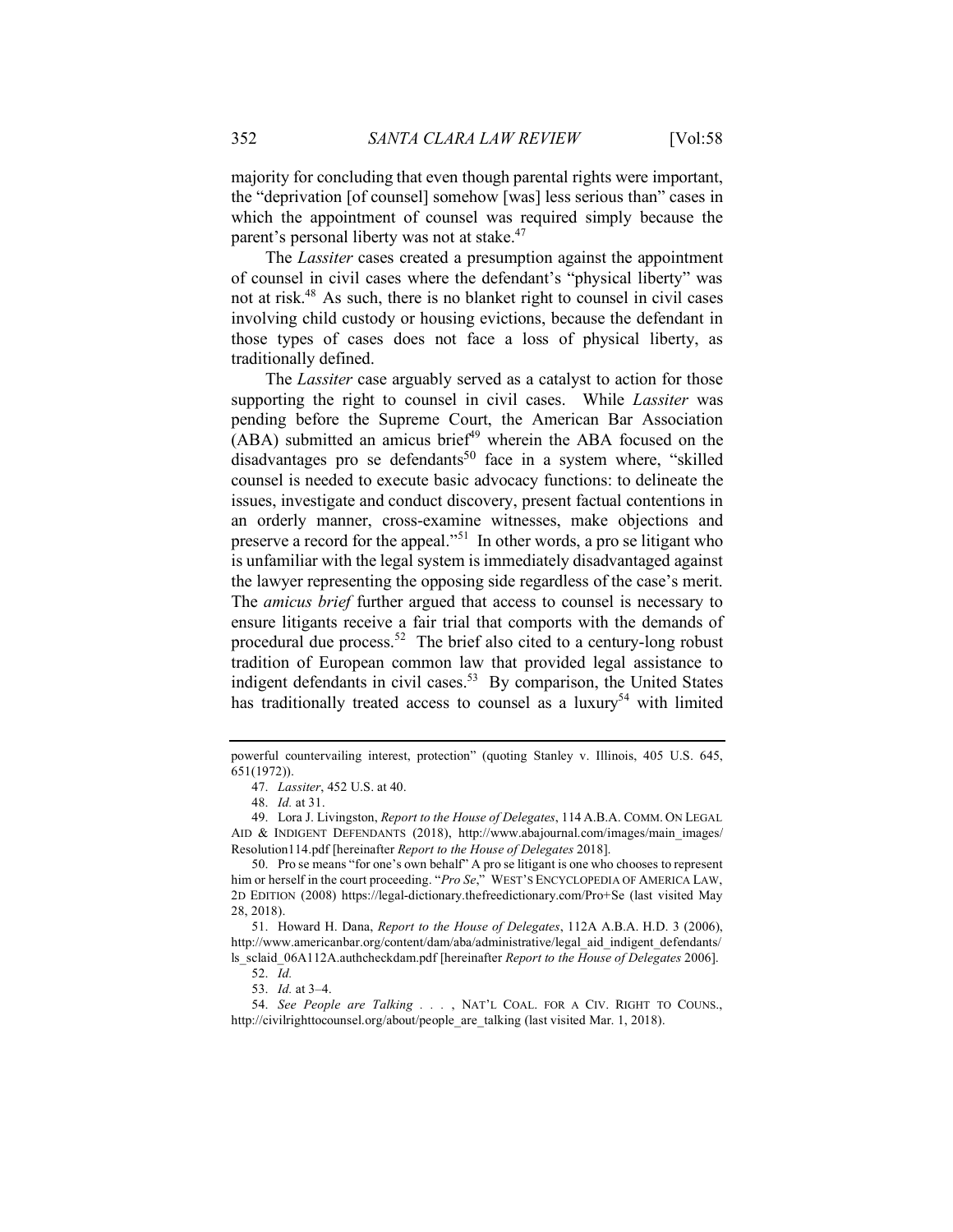access to appointed counsel in civil cases.<sup>55</sup> For example, where states have passed legislation granting a statutory right to counsel, the right is most often limited to parents in dependency proceedings and to prospective wards in guardianship proceedings.<sup>56</sup> Beyond these two instances, there are certainly other types of proceedings that threaten the loss of "basic needs" and therefore similarly warrant a right to counsel.<sup>57</sup>

Since *Lassiter*, the civil right to counsel movement which originated as the "Civil Right to Gideon" movement<sup>58</sup> has strived to "provide legal counsel, as a matter or right and at public expense, to lowincome persons in civil legal proceedings where basic human needs are at stake, such as those involving shelter, sustenance, safety, health or child custody."59 Currently, the NCCRC spearheads the civil right to counsel movement.<sup>60</sup> NCCRC's mission statement is to "support, develop, and coordinate advocacy to expand recognition and implementation of a right to counsel for indigent litigants in civil cases involving basic human needs."61 The NCCRC has been instrumental in advocating for and developing what form the civil right to counsel takes. $62$  Central to NCCRC's efforts is advocating for the right to counsel in proceedings where an individual's basic needs are at stake.<sup>63</sup>

#### *C. Post Lassiter and the Push for the Right to Counsel*

Following the *Lassiter* decision, the American Bar Association has taken an active role in advocating for the right to counsel in civil cases and State Legislatures have followed suit, enacting regulations governing the right to counsel.

On August 7, 2006, the American Bar Association House of

<sup>55.</sup> *See id.*

<sup>56.</sup> *Report to the House of Delegates* 2006, *supra* note 51, at 7.

<sup>57.</sup> *Id.*

<sup>58.</sup> The original name of the movement is in reference to the United States Supreme Court case of *Gideon v. Wainwright*, which held that the Sixth Amendment right to counsel does not only apply to capital cases. 372 U.S. 335 (1963).

<sup>59.</sup> *Philadelphia Bar Association's Civil Gideon Corner*, PHILA. BAR ASS'N, http://www.philadelphiabar.org/page/CivilGideon (last visited Jan. 8, 2017).

<sup>60.</sup> *A Civil Right to Counsel: What We are Fighting for*, NAT'L COAL. FOR THE CIVIL RIGHT TO COUNSEL, http://civilrighttocounsel.org/about (last visited Jan. 4, 2017).

<sup>61.</sup> *Civil Right to Counsel*, PUB. JUST. CTR., http://www.publicjustice.org/ourwork/civil-right-to-counsel (last visited Jan. 1, 2017).

<sup>62.</sup> *See* John Pollock & Mary Deutsch Schneider, *A Retrospective on the National Coalition for a Civil Right to Counsel*, 47 CLEARINGHOUSE REV. J. OF POVERTY L. & POL'Y 35, 39 (2013). http://civilrighttocounsel.org/uploaded\_files/38/Retrospective\_on\_NCCRC\_\_ Pollock\_.pdf.

<sup>63.</sup> *Report to the House of Delegates* 2006, *supra* note 51, at 7. The ABA has continued to support the right to counsel in cases based on the "basic needs" framework. *Report to the House of Delegates* 2018, *supra* note 51.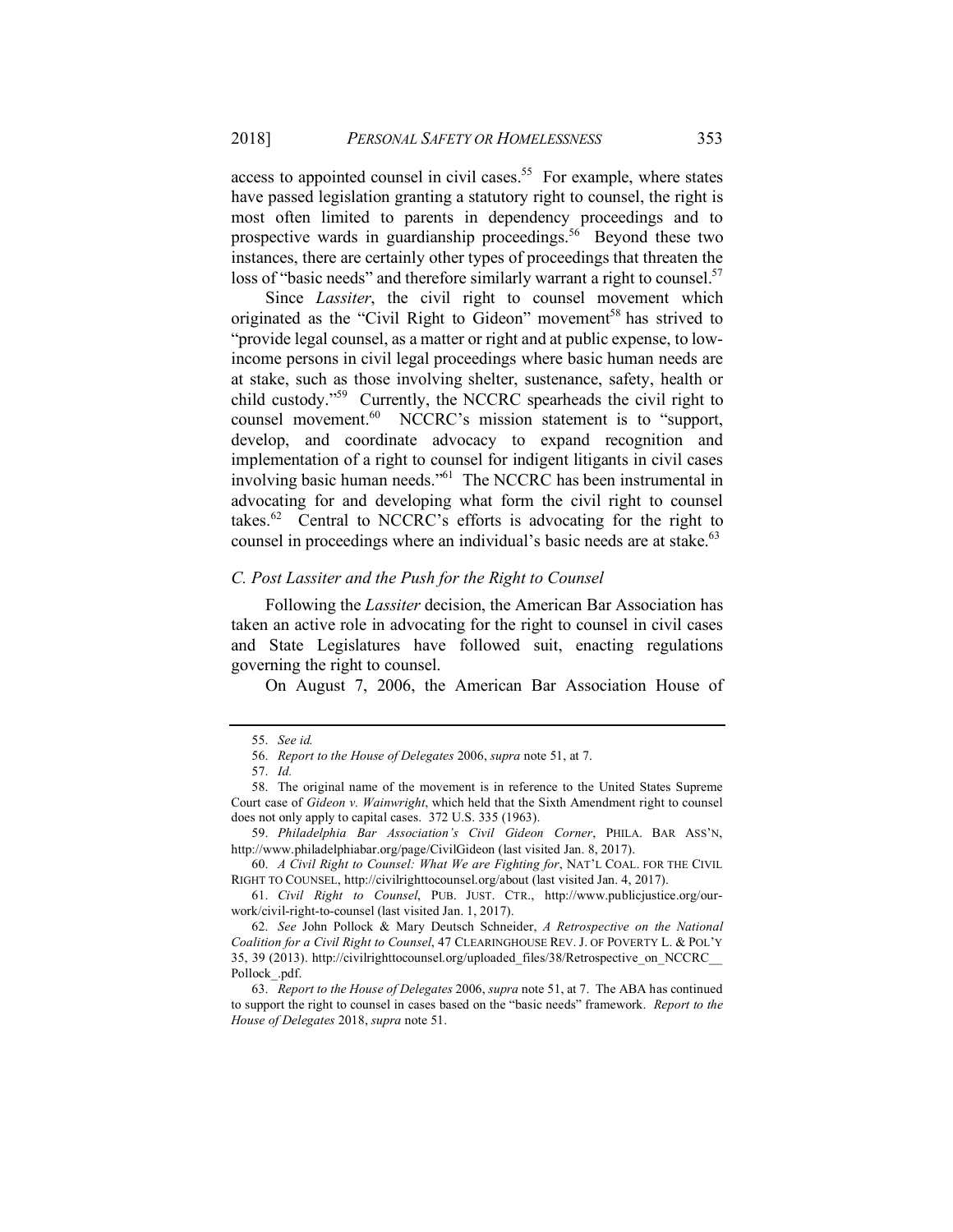Delegates unanimously passed Resolution 112A.<sup>64</sup> The resolution states:

[T]he American Bar Association urges federal, state, and territorial governments to provide legal counsel as a matter of right at public expense to low-income persons in those categories of adversarial proceedings where basic human needs are at stake, such as those involving shelter, sustenance, safety, health or child custody, as determined by each jurisdiction.<sup>65</sup>

This resolution was passed following a report submitted by the Task Force on Access to Civil Justice who recommended the passage of such resolution as the appropriate next step to further the ABA's support of "achieving equal justice in the United States."66 Furthermore, the unanimous passing of the resolution has led to increased publicity and support for civil right to counsel. $67$ 

Despite the ABA's unanimous resolution, states have not shared the ABA's commitment and have been slow to enact legislation pertaining to the civil right to counsel. As shown by the NCCRC Status Map, a small number of states have adopted provisions granting the right to counsel in civil cases, and even then the right is restricted to limited circumstances.<sup>68</sup> As the map depicts, the most prevalent type of civil proceeding in which a defendant is entitled to counsel is child custody disputes. <sup>69</sup> This Note, however, will focus on legislation specific to domestic abuse victims and housing evictions.

#### *1. Laws Pertaining to Victims of Domestic Violence*

Ten states and Washington D.C. have adopted legislation that pertains to granting some form of guaranteed counsel to victims of domestic violence.<sup>70</sup> New York, specifically, has adopted a categorical

<sup>64.</sup> *Report to the House of Delegates* 2006, *supra* note 51, at 1.

<sup>65.</sup> *Id.*

<sup>66.</sup> *Id.* at 1–2.

<sup>67.</sup> Pollock & Schneider, *supra* note 62, at 39.

<sup>68.</sup> *Status Map*, NAT'L COAL. FOR A CIV. RIGHT TO COUNS., http://www.civilrighttocounsel.org/map (last visited Jan. 2, 2017) [hereinafter *Status Map*]. This interactive map allows the development of civil right to counsel laws in various jurisdictions relating to various subject matters where the civil right to counsel has been relevant.

<sup>69.</sup> *Id.* (follow "Right to Counsel Status" hyperlink; then select "Custody Disputes – Children" subject area).

<sup>70.</sup> *Id.* (follow "Right to Counsel Status" hyperlink; then select "Domestic Violence – Alleged Victim" subject area). The map shows that Alaska, California, Idaho, Illinois, Nebraska, New Jersey, New York, Texas, Washington, and Wyoming, as well as Washington D.C. have legislation which grants the right to counsel of provides for the appointment of counsel in some fashion. *Id.*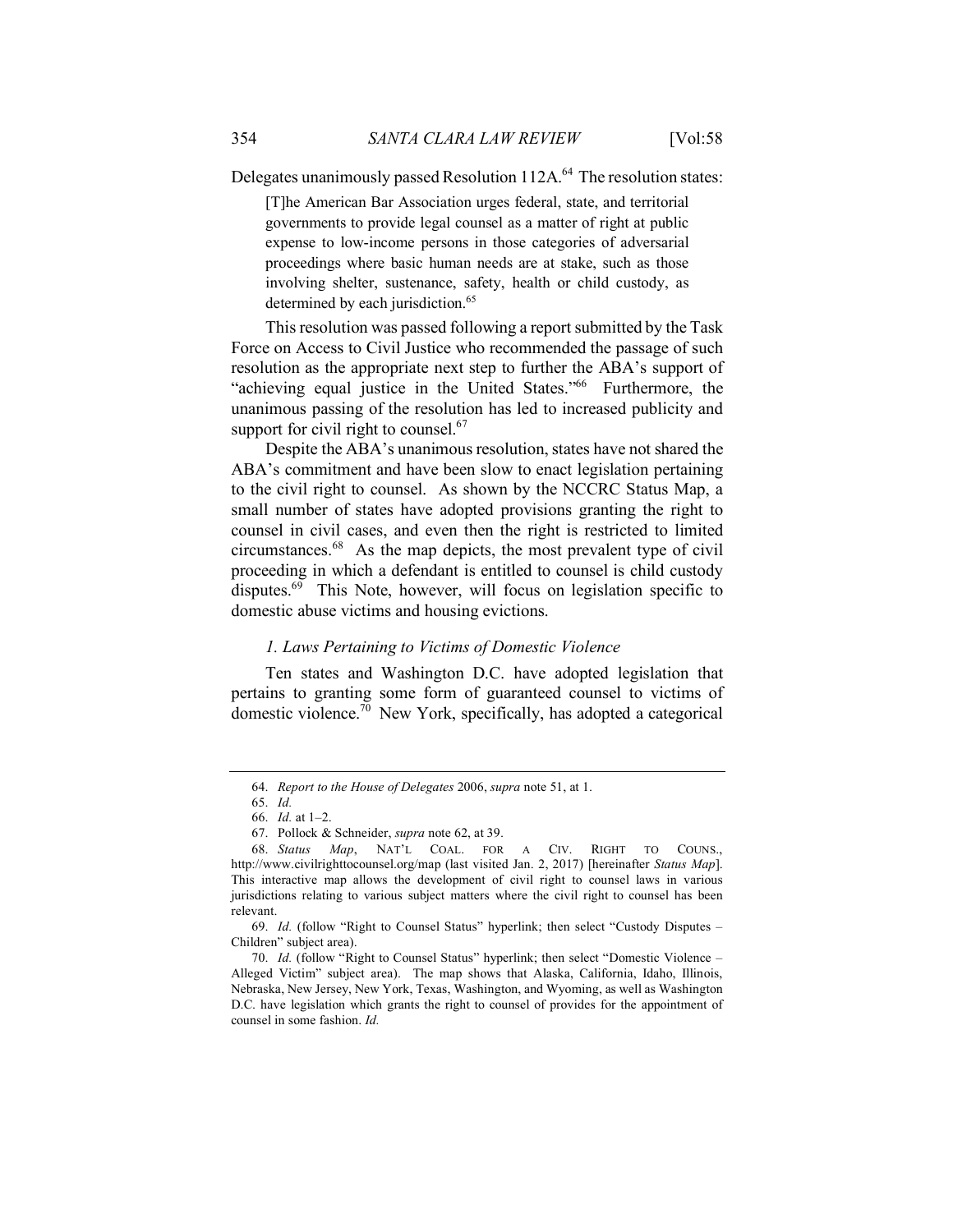right to counsel with respect to the alleged victim of domestic violence.<sup>71</sup> Under New York law, Article 8 provides a right to counsel for either party in a domestic violence proceeding in family court, including during the appeal.<sup>72</sup> When the proceeding takes place in civil, rather than in family court, the parties have the same rights as they do in family court.<sup>73</sup>

Four jurisdictions, California, Idaho, Wyoming, and Washington D.C. have discretionary appointment of counsel for victims of domestic violence.<sup>74</sup> California law states that it is in the court's discretion to appoint counsel in cases relating to the enforcement of protective orders in a domestic violence case and the court may also order the party violating the protective order to pay counsel fees.<sup>75</sup> In Idaho, the court can discretionarily order assistance of counsel if the judge finds that it is necessary for both parties to be represented by counsel.<sup>76</sup> Similar to Idaho, Wyoming's law allows the court discretion in ordering counsel in a hearing for a protective order due to domestic abuse.<sup>77</sup> This counsel is designated to "assist and advise" the petitioner.<sup>78</sup> Furthermore, the Wyoming statute permits the judge to require the respondent to bear the burden of the attorney's fees.<sup>79</sup> Lastly, in Washington D.C., the Attorney General may discretionarily provide counsel in cases dealing with civil protection orders.<sup>80</sup>

Finally, six states, Washington, Nebraska, Illinois, New Jersey, Texas, and Alaska, grant a qualified right to appointment of counsel.<sup>81</sup>

In Washington, when a victim of domestic violence alleges a violation of a protective order and is unable to afford private counsel, if the victim requests assistance, the prosecuting attorney "shall initiate and

80. D.C. CODE § 16-1003(a)(3) (West 2018).

<sup>71.</sup> *See* N.Y. FAM. CT. ACT § 262(a)(ii) (LexisNexis 2012); *see also* N.Y. FAM. CT. ACT § 1120(a) (LexisNexis 2010).

<sup>72.</sup> N.Y. FAM. CT. ACT § 1120(a) (LexisNexis 2010).

<sup>73.</sup> N.Y. JUD. LAW § 35(8) (LexisNexis 2017) (providing for fees to be paid to appoint counsel when the supreme court exercises jurisdiction over family court matter "whereby, if such proceedings were pending in family court, such court would be required by [section 262] of the family court act to appoint counsel").

<sup>74.</sup> *Status Map*, *supra* note 68 (follow "Right to Counsel Status" hyperlink; then select "Domestic Violence – Alleged Victim" subject area).

<sup>75.</sup> CAL. FAM. CODE § 6386 (West 2018).

<sup>76.</sup> IDAHO CODE ANN. § 39-6306(1) (West 2018).

<sup>77.</sup> WYO. STAT. ANN. § 35-21-103(e) (West 2018).

<sup>78.</sup> *Id.*

<sup>79.</sup> WYO. STAT. ANN. § 35-21-103(h) (West 2018)

<sup>81.</sup> *Status Map*, *supra* note 68 (follow "Right to Counsel Status" hyperlink; then select "Domestic Violence – Alleged Victim" subject area). The State of Texas has a right to counsel for petitioner of protective orders. *See* Striedel v. Striedel*, 15* S.W.3d 163, 167 n.2 (Tex. App. 2000). Because the state of Texas's right focuses on the alleged abuser rather than the alleged victim, the Texas statute will not be addressed in this note. *Id.* at 167.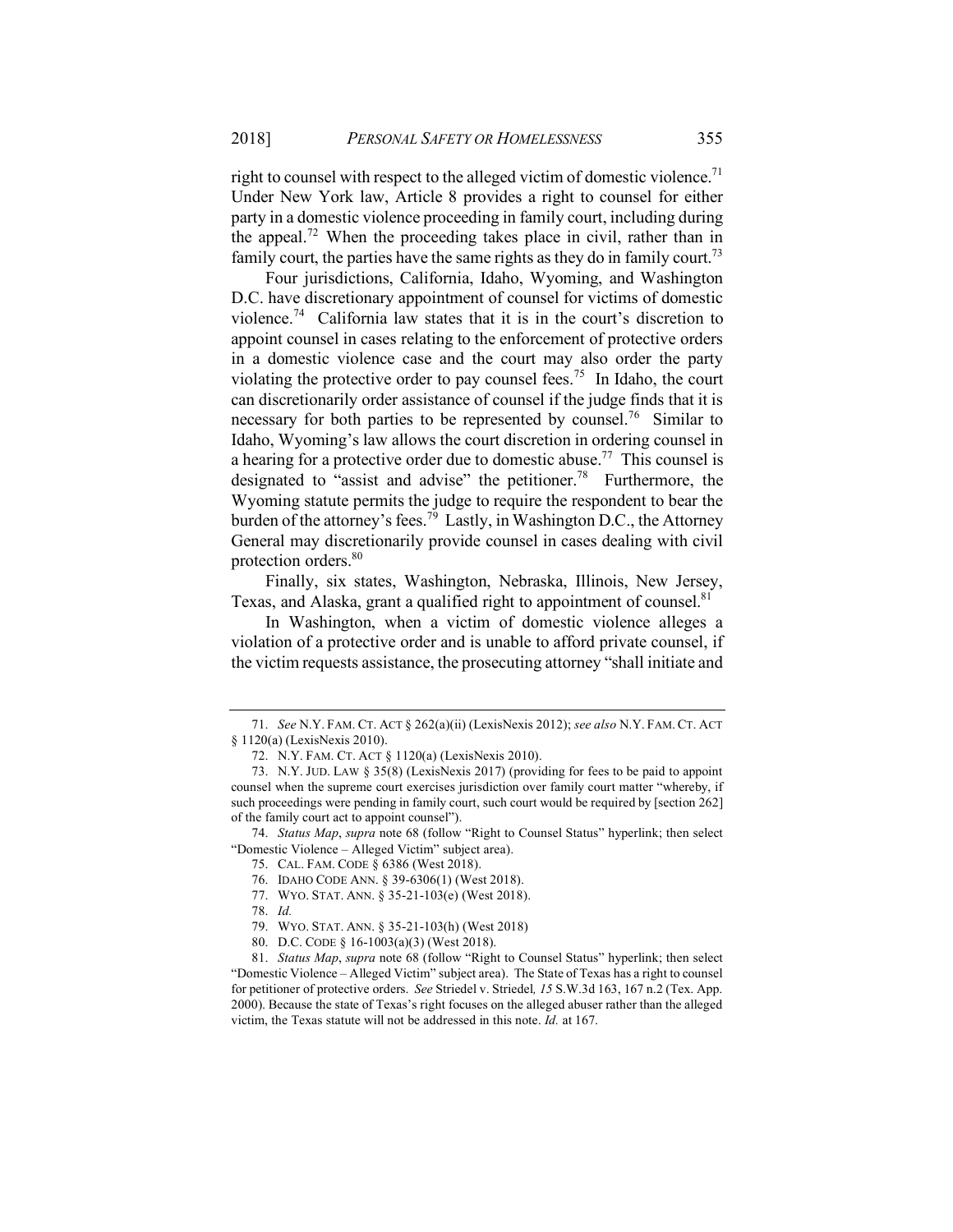prosecute a contempt proceeding if there is probable cause to believe that the violation occurred."82 Nebraska, a unique state in terms of its statute, requires the department<sup>83</sup> to provide emergency crisis intervention services to victims including "emergency legal counseling and referral."<sup>84</sup>

In Illinois, counsel must be appointed for the estate of the domestic violence victim when the alleged abuser is the individual who has been the prior guardian, executor, or administrator of the estate.<sup>85</sup> The Illinois statute does not provide counsel to the victim herself, however, its funding mechanisms for the court-appointed lawyer for the estate of the victim can be used as a template for how other jurisdictions can fund its own appointed counsel systems.<sup>86</sup> The Domestic Relation Legal Funding Act allows court fees to be used to set up a fund to pay for the appointment of counsel for the victims in protective order cases.<sup>87</sup>

Under New Jersey Law, a minor who is a victim of domestic violence shall be granted appointment of counsel, particularly when the perpetrator of the domestic violence is an adult who has retained an attorney.<sup>88</sup> Specifically, the imbalance in legal expertise between the two parties necessitates the appointment of counsel.<sup>89</sup>

Lastly, the Alaskan statute grants the court discretion to appoint an attorney to represent a minor during a protective order proceeding in which the minor is the alleged victim. $90$ 

Many of the statutes that relate to domestic violence, whether they are categorical, discretionary, or qualified, pertain to the limited scenarios of a protective order proceeding or when the victim of the alleged violence is a minor. This is because most proceedings that are brought by a private person allege a violation of a protective order.

<sup>82.</sup> WASH. REV. CODE § 26.50.120 (West 2018).

<sup>83.</sup> NEB. REV. STAT. § 42-903(2) (West 2018) (the department refers to the Department of Health and Human Services).

<sup>84.</sup> NEB. REV. STAT. § 42-907(4) (West 2018) (requiring the department to provide 72 hours of crisis intervention services).

<sup>85.</sup> 750 ILL. COMP. STAT. 60/227(d) (LexisNexis 2018).

<sup>86.</sup> *See, e.g.*, 705 ILL. COMP. STAT. 130/15(a) (LexisNexis 2018).

<sup>87.</sup> *Id.*

<sup>88.</sup> *J.L. v. G.D.,* 29 A.3d 752, 759 (N.J. Super. Ct. App. Div. 2010).

<sup>89.</sup> *Id.* at. 756 (finding compelling that, "at one table is an adult defendant, standing next to an experienced and privately retained defense attorney of his choice. At the other table is a minor plaintiff, standing next to an empty chair. There is no basis for this court to conclude that this minor plaintiff is in any way equipped to conduct this legal proceeding by herself, all alone against a represented adult. She has no legal experience with concepts such as direct and cross examination, introduction of evidence, or legal objections in a domestic violence case.").

<sup>90.</sup> ALASKA STAT. § 18.66.100 (1996) (West 2017).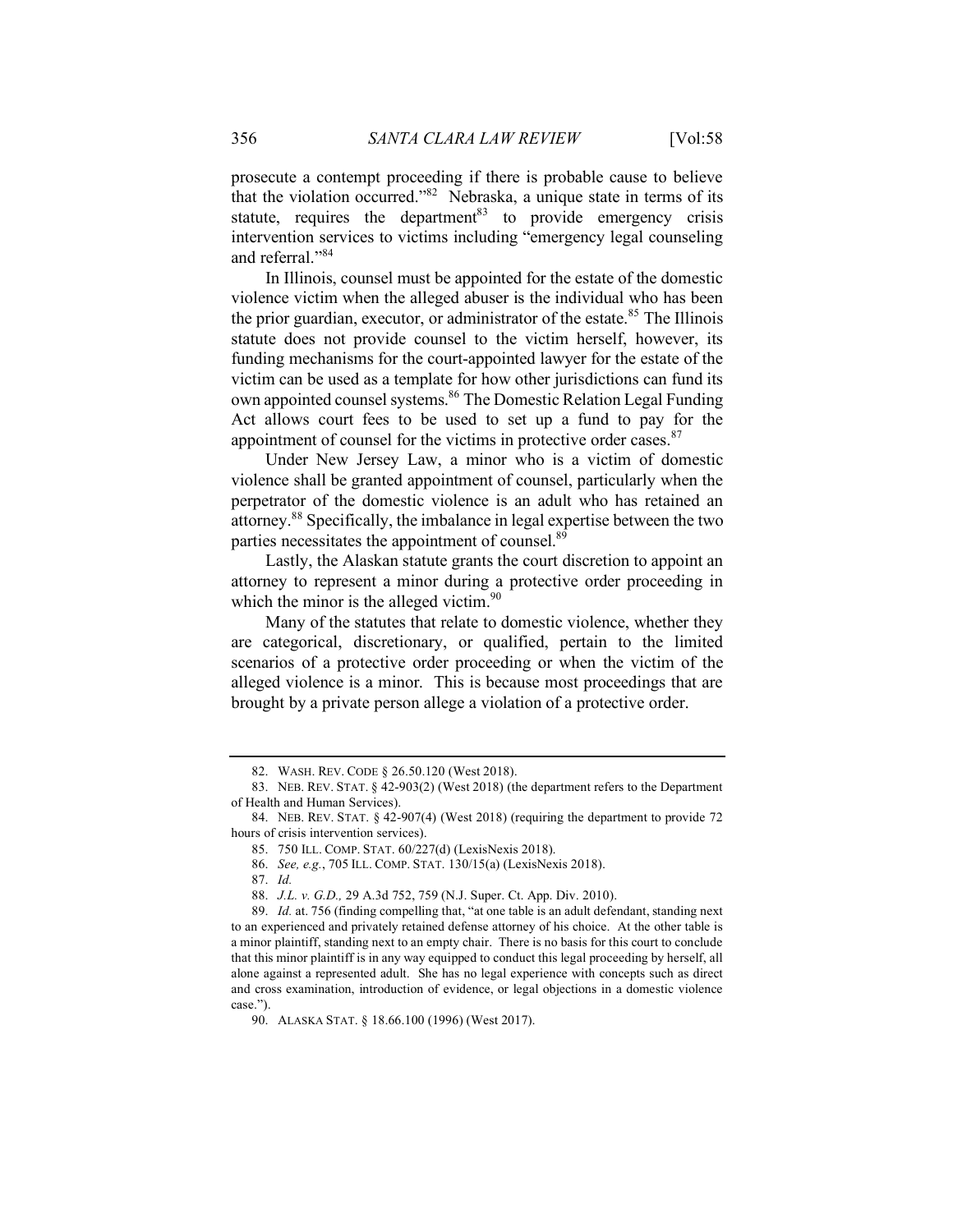#### *2. Law Pertaining to Housing Evictions*

Unlike domestic violence cases, far fewer states have enacted legislation requiring the appointment of counsel in housing cases.<sup>91</sup> Thus far, only Massachusetts and New York have legislation related to housing evictions.  $92$ 

In July 2017, New York City became the first jurisdiction granting a categorical right to housing when the Intro 214-b bill was approved by city council and signed by the mayor.<sup>93</sup> This bill requires that the city provide counsel for all low-income tenants who are at two-hundred percent of the poverty line and are facing eviction proceedings.<sup>94</sup> In March 2014, Intro 214-b was introduced by City Council Members Mark Levine and Vanessa Gibson.<sup>95</sup> In June 2014, the Right to Counsel NYC Coalition was formed and began advocating for the enactment of Intro 214-b.<sup>96</sup> This bill is in its early stages of implementation, but pledges to not only assist tenants who face homelessness as a result of an eviction,  $97$ but to be cost-saving for taxpayers as well, saving the city approximately \$320 million annually.<sup>98</sup> This savings is likely premised on the fact that if a tenant has counsel, more tenants will win in eviction proceedings, which would reduce the overall amount of homelessness. As such, the city will be able to save money because it will not have to expend as many resources on shelters and will not have to deal with the secondary costs associated with homelessness. For example, it is anticipated that

96. *Id.*

<sup>91.</sup> *Status Map*, *supra* note 68 (follow "Right to Counsel Status" hyperlink; then select "Housing – Evictions" subject area).

<sup>92.</sup> *Id.*; *see also MA Trial Court Issues Historic Right to Counsel Decision*, NAT'L COAL. FOR THE CIV. RIGHT TO COUNS. (Dec. 17, 2017) http://www.civilrighttocounsel.org/ major\_developments/1288 (discussing a recent trial court decision where Judge Fein appointed an attorney to serve as guardian ad litem for a tenant in an eviction proceedings based on the judge's conclusion that "nothing short of appointing counsel suffices to protect the tenant's rights under the federal and state constitutions).

<sup>93.</sup> *NYC is First Place in Country to Provide Right to Counsel to Tenants in Housing Court*, NAT'L COAL. FOR THE CIV. RIGHT TO COUNS. (Aug. 11, 2017) http://www.civilrighttocounsel.org/major\_developments/894.

<sup>94.</sup> Abigail Savitch-Lew, *City Tackles Roll-Out of Right to Counsel in Housing Court*, CITYLIMITS.ORG (Jan. 17, 2018) https://citylimits.org/2018/01/17/city-tackles-roll-out-ofright-to-counsel-in-housing-court/.

<sup>95.</sup> *About*, RIGHT TO COUNS. N.Y.C. COAL., http://www.righttocounselnyc.org/about (last visited Jan. 11, 2017).

<sup>97.</sup> *Housing Justice: New Yorkers Should Have a Right to Counsel in Eviction Proceedings*, RIGHT TO COUNS. N.Y.C. COAL., https://d3n8a8pro7vhmx.cloudfront.net/ righttocounselnyc/pages/23/attachments/original/1481217027/RTC\_FACT\_SHEET.pdf?148 1217027 (last visited Jan. 10, 2017). For more than twenty-five percent of individuals and families within the New York City shelter system, eviction was listed as the "immediate, triggering cause" of homelessness. *Id.*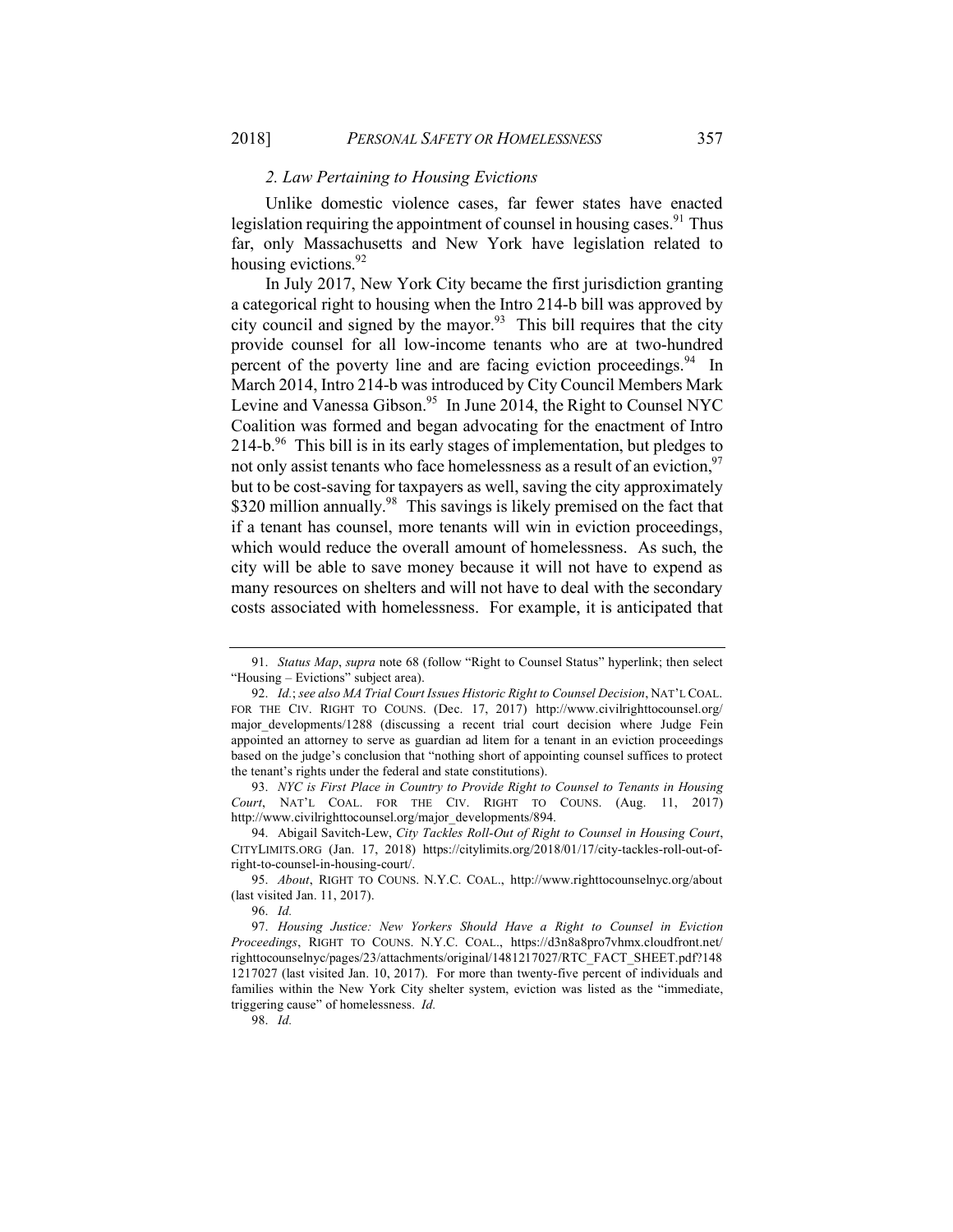legal representation will cost between \$1,600 and \$3,200 per case.<sup>99</sup> Bv comparison, a single bed in a New York City shelter costs \$34,000 per year to maintain and the cost of building a single affordable housing unit is over \$250,000.100

Outside of New York City which has a categorical right to counsel, the State of New York currently has a limited, qualified right to counsel in housing eviction cases.101 For example, the court in *444 W. 54th Street Tenants Association v. Costello* exercised its discretion and inherent power to "assign counsel in a 'proper case'" to appoint counsel for defendant Costello on the basis that he was an active duty member of the armed forces.<sup>102</sup> The *Costello* court found that being evicted from a home is the type of civil litigation that "drastically affect[s] indigent litigants" and thus, it was appropriate to conduct a due process balancing as required in *Lassiter*. <sup>103</sup> Ultimately, the court in Costello found that the *Lassiter* presumption had been rebutted, and thus appointment of counsel was required.<sup>104</sup>

Beyond New York City's categorical ordinance, New York's qualified right, and the single trial court decision from Massachusetts, the right to counsel in housing eviction matters is sparse. Certainly, there is no state that has adopted legislation that speaks to the intersection between domestic violence victims and soon-to-be evicted tenants.

#### *D. Domestic Violence Victims and the Need for Special Protections*

The tenant-landlord relationship is often tenuous. It is only natural that the tenant feels restricted by the landlord and that the landlord must balance the needs of all the tenants to effectively run a rental property. This tension is only exacerbated when incidents of domestic violence occur on the premises. The landlord, understandably, wants to ensure that such an incident does not adversely affect other tenants. But that cannot come at the cost of the safety of the tenant who is a survivor of domestic violence.

<sup>99.</sup> *Id.*

<sup>100.</sup> *Id.*

<sup>101.</sup> *Status Map*, *supra* note 68 (follow "Right to Counsel Status" hyperlink; then select "Housing – Eviction" subject area). While the passing of the New York City ordinance has elevated the right to counsel to "categorical," the rest of the State of New York has not followed suit and thus, the State's right to counsel is still a qualified, limited right. *Id.* As such, reference's to New York's limited or qualified right refers to the protections afforded by New York state law.

<sup>102.</sup> 444 W. 54th Street Tenants Ass'n. v. Costello, 523 N.Y.S.2d 374, 377–79 (Civ. Ct. 1987).

<sup>103.</sup> *Id.* at 379.

<sup>104.</sup> *Id.* at 381.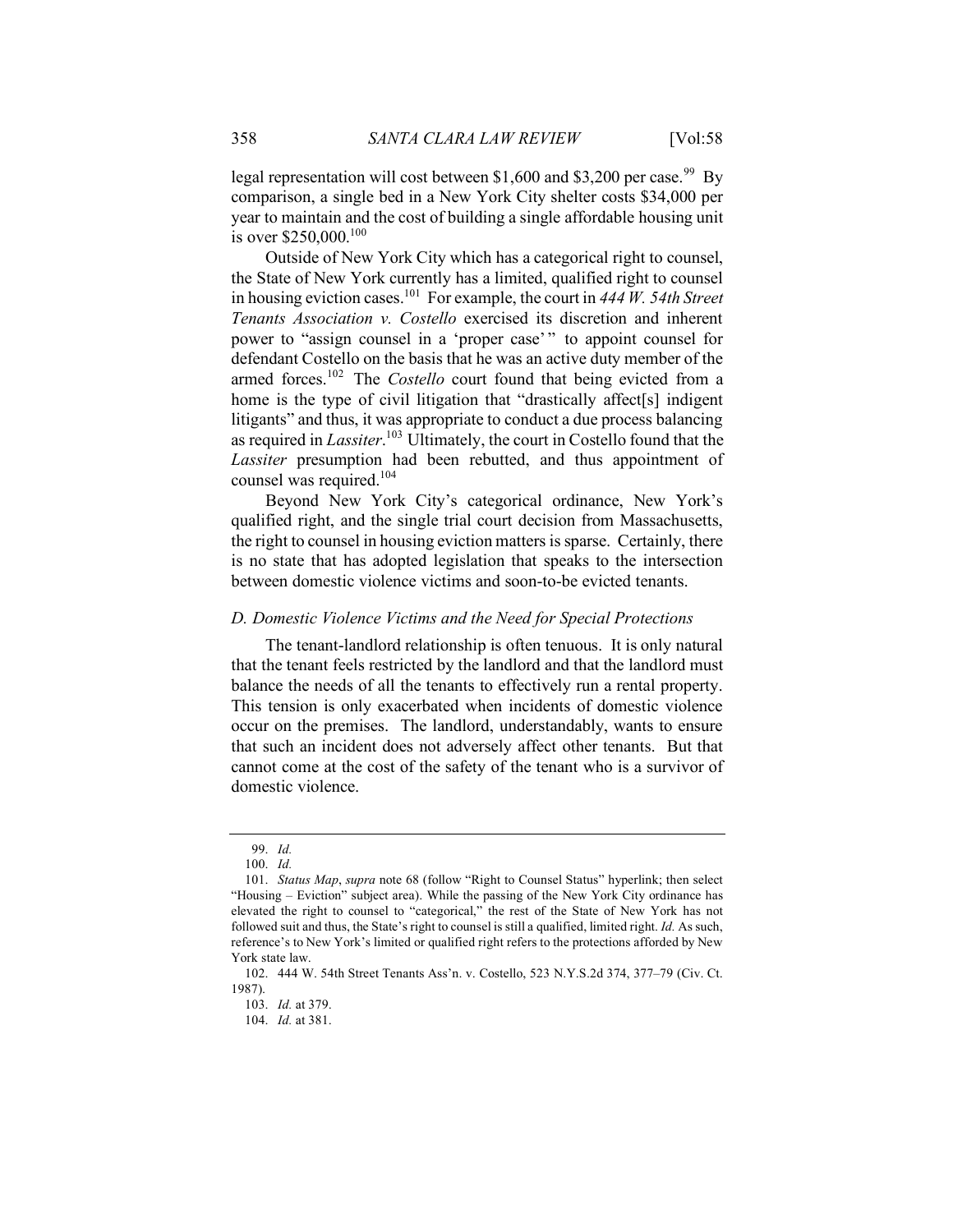Some jurisdictions have ordinances that can negatively impact both the tenant and the landlord when the tenant victim of domestic violence calls 911.105 For example, in Norristown, Pennsylvania, a local ordinance makes a landlord responsible for a tenant's "disorderly conduct."106 Specifically, the ordinance states that if a tenant makes three 911 calls within a four-month span, then she can be evicted and the landlord's rental license may be suspended.<sup>107</sup> This ordinance requires landlords to become tangled with the affairs of a tenant and essentially police the tenant. Furthermore, the tenant, who knows that she can be evicted for calling the police, has to make the choice between calling the police for help and or remaining silent to keep her tenancy.<sup>108</sup>

The horrible consequences of the Norristown ordinance came to fruition on June 23, 2012 for tenant Lakisha Briggs.<sup>109</sup> Ms. Briggs, a tenant of subsidized rental housing in Norristown, was a repeat victim of her boyfriend's many beatings.<sup>110</sup> During these beatings she called the police for help.111 Unfortunately for Ms. Briggs, the police warned her of the consequence of calling again.<sup>112</sup> Thus, on June 23, 2012, Ms. Briggs did not call the police—she did not call the police even though her boyfriend had "hit her in the head with a glass ashtray and then stabbed her in the neck with a piece of broken glass." $113$  It was a neighbor who ultimately called 911 even though Ms. Briggs begged her not to do so because she knew what the consequence would be.<sup>114</sup> After she was airlifted to the hospital and her boyfriend sent to prison following a guilty verdict for assault, her landlord was faced with a choice: either evict Briggs within ten days or lose his rental license.<sup>115</sup> He chose to evict her.<sup>116</sup> In the aftermath, the American Civil Liberties Union brought a claim on Briggs' behalf, arguing that the ordinance violated her First Amendment rights and the Violence Against Women

<sup>105.</sup> Dahlia Lithwick, *Public Nuisance: What Happens When Calling 911 Could Cost You Your Home,* SLATE MAGAZINE (Sept. 26, 2013, 6:26 PM), http://www.slate.com/ articles/news\_and\_politics/jurisprudence/2013/09/an\_aclu\_lawsuit\_fights\_against\_treating\_ abused women who call 911 as a nuisance.html.

<sup>106.</sup> NORRISTOWN MUN. CODE No. 245-3 (2008), *rev'd* as of Aug. 6, 2014.

<sup>107.</sup> *Id.*; *see also* Lithwick, *supra* note 105.

<sup>108.</sup> NORRISTOWN MUN. CODE No. 245-3 (2008), *rev'd* as of Aug. 6, 2014.

<sup>109.</sup> Lithwick, *supra* note 105.

<sup>110.</sup> *Id.*

<sup>111.</sup> *Id.* (according to the article she had called the police 10 times between January— May 2012).

<sup>112.</sup> Lithwick, *supra* note 105.

<sup>113.</sup> *Id.*

<sup>114.</sup> *Id.*

<sup>115.</sup> *Id.*

<sup>116.</sup> *Id.*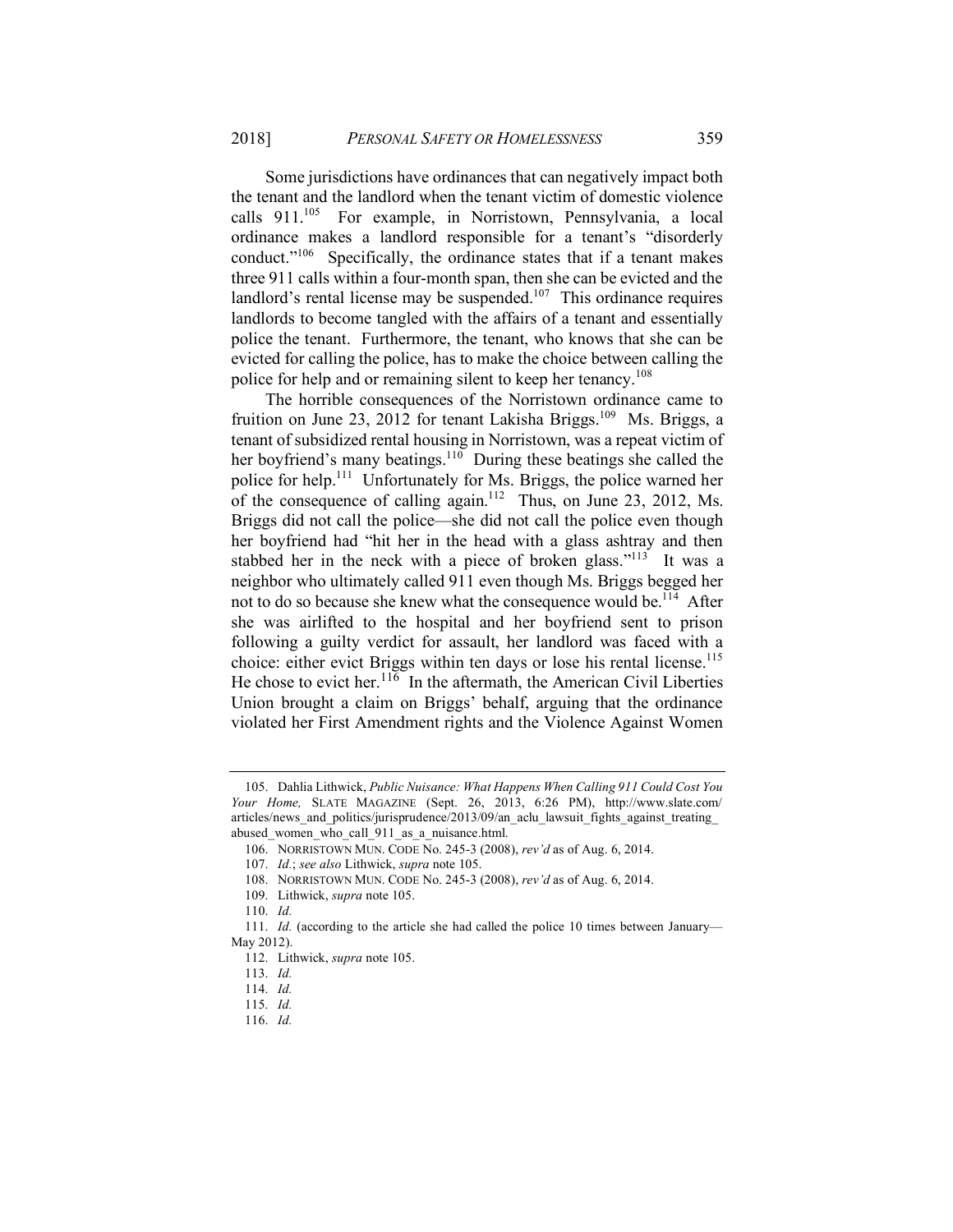Act  $(VAWA)^{117}$  Even though the town of Norristown ultimately repealed the ordinance as part of the settlement with Ms. Briggs,  $118$  other cities throughout the nation continue to punish victims of domestic violence who call law enforcement for help. $119$ 

## *1. Protections for Victims*

Some jurisdictions have enacted statutory provisions to protect tenants who are victims of domestic violence. For example, California has robust protections for tenants who are victims of domestic violence: a landlord cannot refuse to rent or evict on the basis of the tenant being a domestic violence victim,<sup>120</sup> a victim has the right to early termination, $121$  the victim has the right to have the apartment lock changed,<sup>122</sup> and the victim can use domestic violence as an affirmative defense to an eviction proceeding. 123

Anti-discrimination statutes mean that the landlord cannot discriminate against a potential tenant simply because she is a victim of domestic violence.<sup>124</sup> Without such protections, a landlord who is preemptively trying to avoid any issues a domestic violence incidence on the premises may raise, might avoid renting to a known victim. If a lease is for a fixed terms, breaking the lease early may subject the tenant to liability for paying the rent for the remainder of the term. A domestic violence victim, particularly one who wishes to escape her abuser, may want to break her lease. States with early-termination statutes provide a mechanism for victims of domestic violence to break their lease early without consequence, so long as there is notice and proof of domestic violence (such as a protective order).<sup>125</sup>

The 2005 Violence Against Women and Department of Justice Reauthorization Act waived some of the Section 8 Housing program eligibility requirements for women who were victims of domestic

<sup>117.</sup> *Id.* By precluding Ms. Briggs from contacting law enforcement, her First Amendment right to petition the government was impugned. Furthermore, the ordinance violated VAWA—which protects victims of domestic violence by preventing landlords from evicting victims who had violence committed against them. *Id.* 

<sup>118.</sup> Briggs v. Borough of Norristown et al., ACLU (Sept. 18, 2014), https://www.aclu.org/cases/briggs-v-borough-norristown-et-al (last visited Jan. 5, 2017).

<sup>119.</sup> Lithwick, *supra* note 105.

<sup>120.</sup> CAL. CIV. PROC. CODE § 1161.3(a) (West 2018).

<sup>121.</sup> CAL. CIV. CODE § 1946.7(a) (West 2018).

<sup>122.</sup> CAL. CIV. CODE § 1941.5 (West 2018).

<sup>123.</sup> Marcia Stewart, *Legal Protections for Tenants who are Victims of Domestic Violence*, NOLO, https://www.nolo.com/legal-encyclopedia/free-books/renters-rightsbook/chapter9-6.html (last visited Jan 3, 2017).

<sup>124.</sup> *Id.*

<sup>125.</sup> Stewart, *supra* note 123.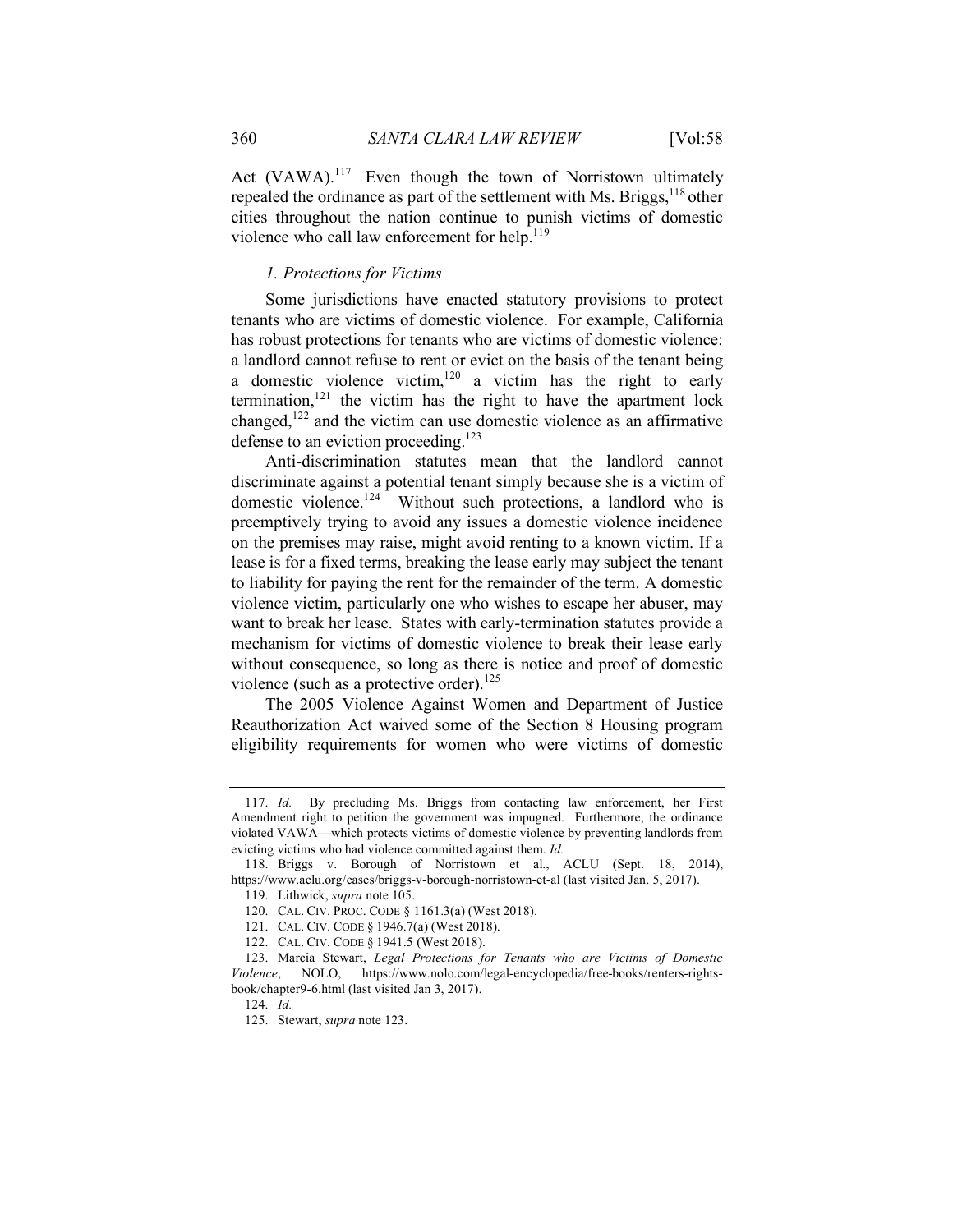violence.<sup>126</sup> Ordinarily, Section 8 tenants who wish to move are at risk of losing their right to public assistance, unless the tenant provides notice to the local housing authority, terminates the lease in accordance with lease provisions, and moves into housing that qualifies for Section  $8^{127}$ Under the Violence Against Women Act provisions, a domestic violence victim who moves out of her Section 8 housing to protect herself from future abuse can seek waiver of these requirements as long as she "reasonably believed" that she was "imminently threatened" by further violence<sup>128</sup>

#### *2. Protections for Landlords*

Not only did the Norristown ordinance hurt Ms. Briggs, the landlord was also punished.<sup>129</sup> Because the landlord's rental business may be hurt by incidents of domestic violence, some states have enacted landlord protections in cases of domestic violence. For example, California gives landlords the right to receive proof that the victim is a domestic violence victim<sup>130</sup> and the limited right to evict a domestic violence victim.131 To protect the landlord, states such as Arizona impose a penalty against an individual who falsely reports domestic violence or uses a false claim to terminate the lease early.<sup>132</sup> Other laws further protect the landlord by holding the perpetrator of domestic violence liable to the landlord for damage caused by the incidents of domestic violence.<sup>133</sup>

#### II. THE LEGAL PROBLEM: VICTIM TO EVICTED TO HOMELESS

The disparity in legal prowess between a tenant who has no legal experience and the landlord who has an attorney means that based on legal skill alone, the landlord has a better chance of receiving a judgment in favor of eviction. Victims of domestic violence who are being evicted because of a domestic violence-related incident face a similar unlikelihood of success.

<sup>126.</sup> Violence Against Women and Dep't of Just. Reauthorization Act of 2005, 42 U.S.C. § 1437f (r)(5) (2012).

<sup>127.</sup> Stewart, *supra* note 123.

<sup>128.</sup> *Id.*

<sup>129.</sup> Lithwick, *supra* note 105.

<sup>130.</sup> CAL. CIV. CODE § 1946.7(b) (West 2018).

<sup>131.</sup> CAL. CIV. PROC. CODE § 1161.3(b) (West 2018). Under this narrow provision, the landlord can refuse to renew or terminate the lease if the victim-tenant allows the abuser to visit the property or the landlord believes the presence of the abuser poses a physical threat to other tenants or guests. *Id.* 

<sup>132.</sup> ARIZ. REV. STAT. ANN. § 33-1318(H) (West 2018).

<sup>133.</sup> ARIZ. REV. STAT. ANN. § 33-1318 (I) (West 2018).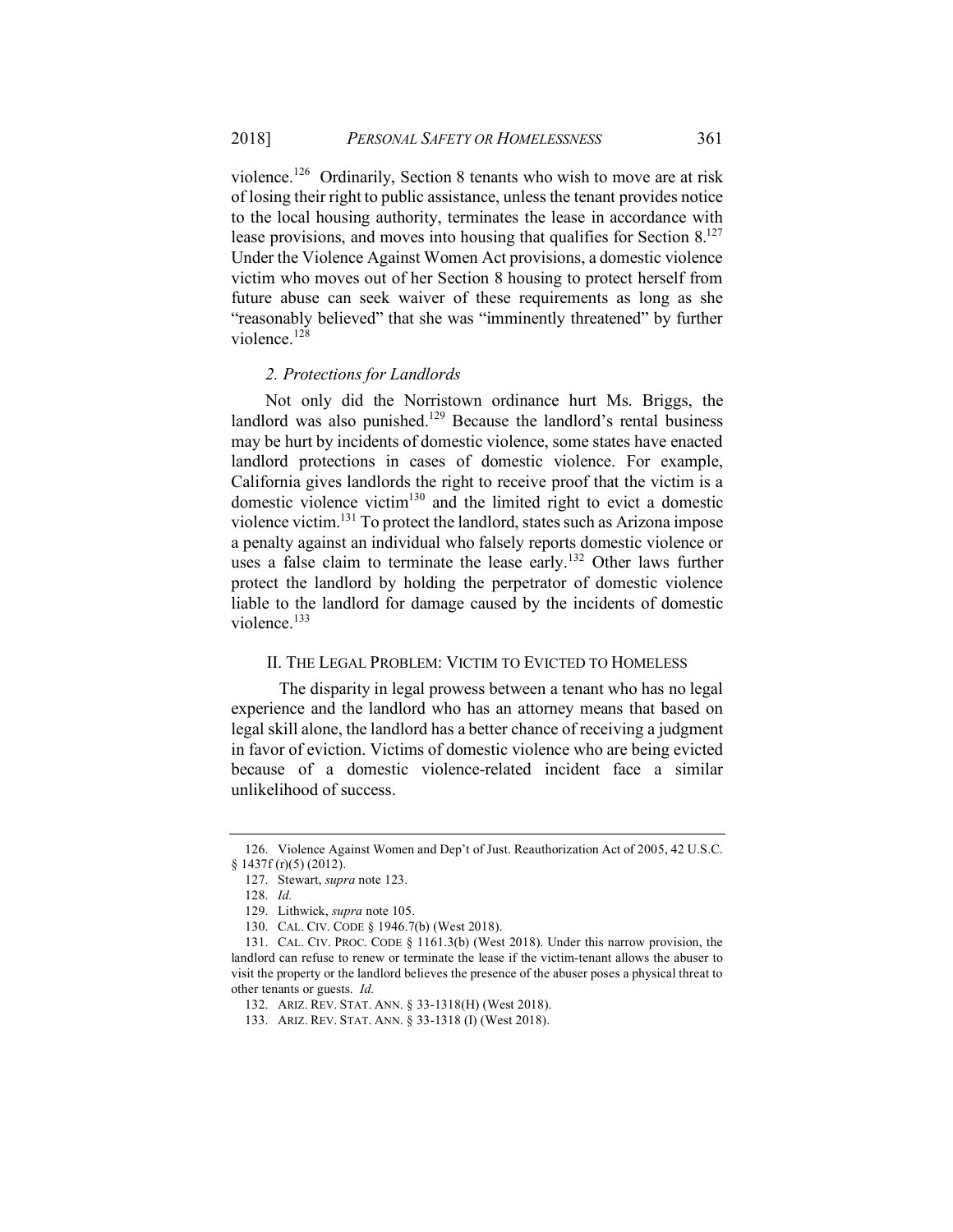The following anecdote, uses a fictitious victim, Jane, to describe how a victim of domestic violence goes from being a victim, to evicted, to homeless. Jane lives with her boyfriend in an apartment where he is the only listed lessee. Jane is a victim of intra-partner violence, as her boyfriend hits Jane regularly when he is angry. Once, after a particularly violent incident, she calls the police. Even if the actual incident was relatively quiet—meaning that other tenants did not hear the incident the arrival of police officers, flashing lights, sirens, witness statements, etc., can cause a disturbance amongst the apartment complex. Additionally, if the incident involved high levels of yelling by either party, then the neighbors may be further disturbed. If her boyfriend is not arrested that night, or if he and Jane are still living in the same apartment pending his court dates, the incident is not likely to occur in isolation—given the repetitive nature of domestic violence incidents.<sup>134</sup> Therefore, over time, the tenants are likely to get irritated by the loud fights, the knowledge of the violence occurring in the apartment nextdoor, and the frequency with which police respond to a 911 call. By simply being a victim and calling the police when her safety is threatened, the other tenant's enjoyment of the property is also threatened, and the landlord wants to avoid future problems with other tenants.<sup>135</sup> As a result, the landlord sees Jane not as the victim, but as a non-tenant and the root cause of the disturbances.

An easy solution, in the landlord's mind, is to order Jane to move out. Jane is now in a dire position. She is a victim of abuse and she has been kicked out of her home, regardless of how unsafe living with her abuser was. Coupled with the lack of resources victims like Jane often face,  $136$  a victim's right to counsel in this situation may mean the

<sup>134.</sup> Domestic violence is thought to be a cycle. There is a period of abuse, and the abuser may go to jail or the victim may leave the abuser. Then the abuser "wins" his victim back by promising to change and not hit her anymore. After a period of upholding his promise the abuse begins again. Nancy Salamone, *Domestic Violence and Financial Dependency*, Forbes.com (Sep. 2, 2010 12:00 PM) https://www.forbes.com/2010/09/02/women-moneydomestic-violence-forbes-woman-net-worth-personal-finance.html#6c42170c1047.

<sup>135.</sup> For example, in California tenants are entitled to benefit from the implied covenant of quiet enjoyment of the property. *See* CAL. CIV. CODE § 1927 (West 2018) "An agreement to let upon hire binds the letter to secure to the hirer the quiet possession of the thing hired during the term of the hiring, against all persons lawfully claiming the same." Continual domestic disturbances on the premises may interfere with other tenants' rights to quiet enjoyment and may subject the landlord to liability. A landlord who must deal with continual disturbances on the premises may be worried that other tenants' right to quiet enjoyment will be impaired.

<sup>136.</sup> One thing I learned in my interviews with the local service providers is that the abuser will isolate the victim during periods of abuse. This means that the victim does not know about any support resources to help her. Furthermore, as a method of control the abuser may restrict the victim's ability to work, making her entirely dependent on him. *See* Interview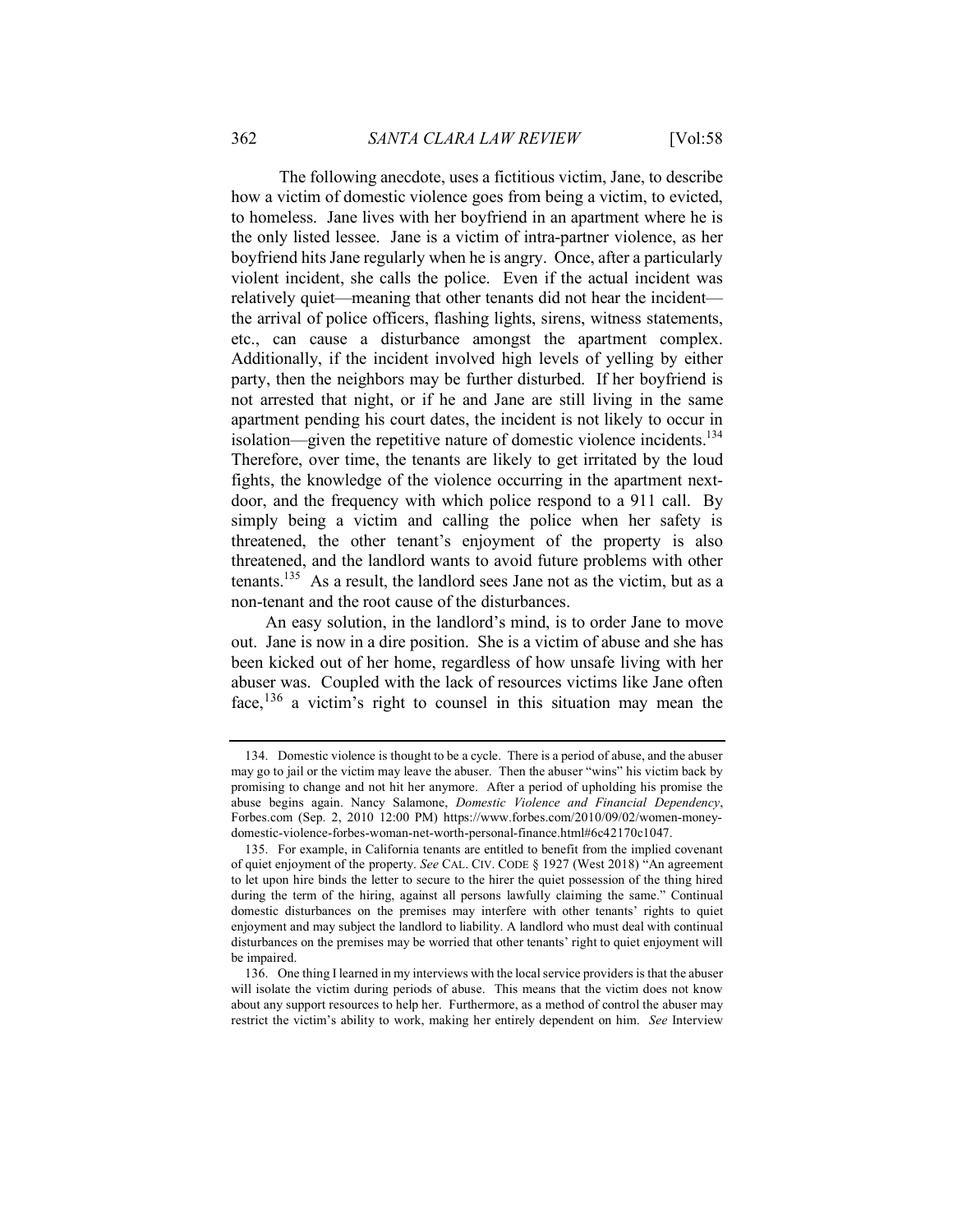difference between having a place to live and becoming homeless. Rather than face these consequences, a person in Jane's position may choose to avoid calling the police altogether because she is concerned that a police presence could cause a neighborhood disturbance sufficient to warrant an eviction.<sup>137</sup>

A variant of this issue arises in cases where the victim is financially dependent on her abuser.<sup>138</sup> If our fictitious victim Jane is like many similarly situated women, she remains in the relationship because she is not financially dependent to live on her own. If Jane is one of the lucky ones whose partner is in custody pending trial or receives a jail sentence, $139$  Jane faces the challenge of paying rent without the financial support of her abuser. If Jane is unable to make her rent payments, the landlord may legally evict her for failure to pay rent, just as any landlord has authority to do with any non-paying tenant.<sup>140</sup> When Jane's landlord serves her with an eviction notice, the fact that she is a victim of domestic violence does not lead to any special accommodations.<sup>141</sup> Thus, once again, Jane has a difficult decision to make: she can either report her abuser—a choice that keeps her safe but ends with a criminal prosecution and possibly an imprisonment of her only source of financial support; or she can stay silent—a choice that puts her life at risk, but means that she will have financial support.

For our victim Jane, it does not matter what state she lives in; none of the states have any laws that speak to the intersection between domestic violence protections and the right to counsel in eviction cases. If Jane is lucky, she lives in New York City where she can be appointed counsel in her eviction proceeding under Intro 214-b and is categorically given the right to counsel in her domestic violence proceeding under New York State law.<sup>142</sup> For the non-NYC-resident victims, the lack of existing law means that Jane not only has to face pending criminal action against her abuser, but she also has to face a potential eviction without the aid of counsel.

with Angela Urton, *supra* note 19.

<sup>137.</sup> *See* Lithwick, *supra* note 105.

<sup>138.</sup> Financial dependency is very prevalent for domestic violence victims. This is often the reason a victim will take the abuser back or retract testimony against abuser at trial. *See*  Salamone, *supra* note 134.

<sup>139.</sup> *See, e.g.*, CAL. PEN. CODE § 243 (2016) (designating the punishment for misdemeanor battery as \$2,000 or a six-month imprisonment in county jail).

<sup>140.</sup> Stewart, *supra* note 123.

<sup>141.</sup> *Id.*

<sup>142.</sup> *See supra* note 69 and accompanying text.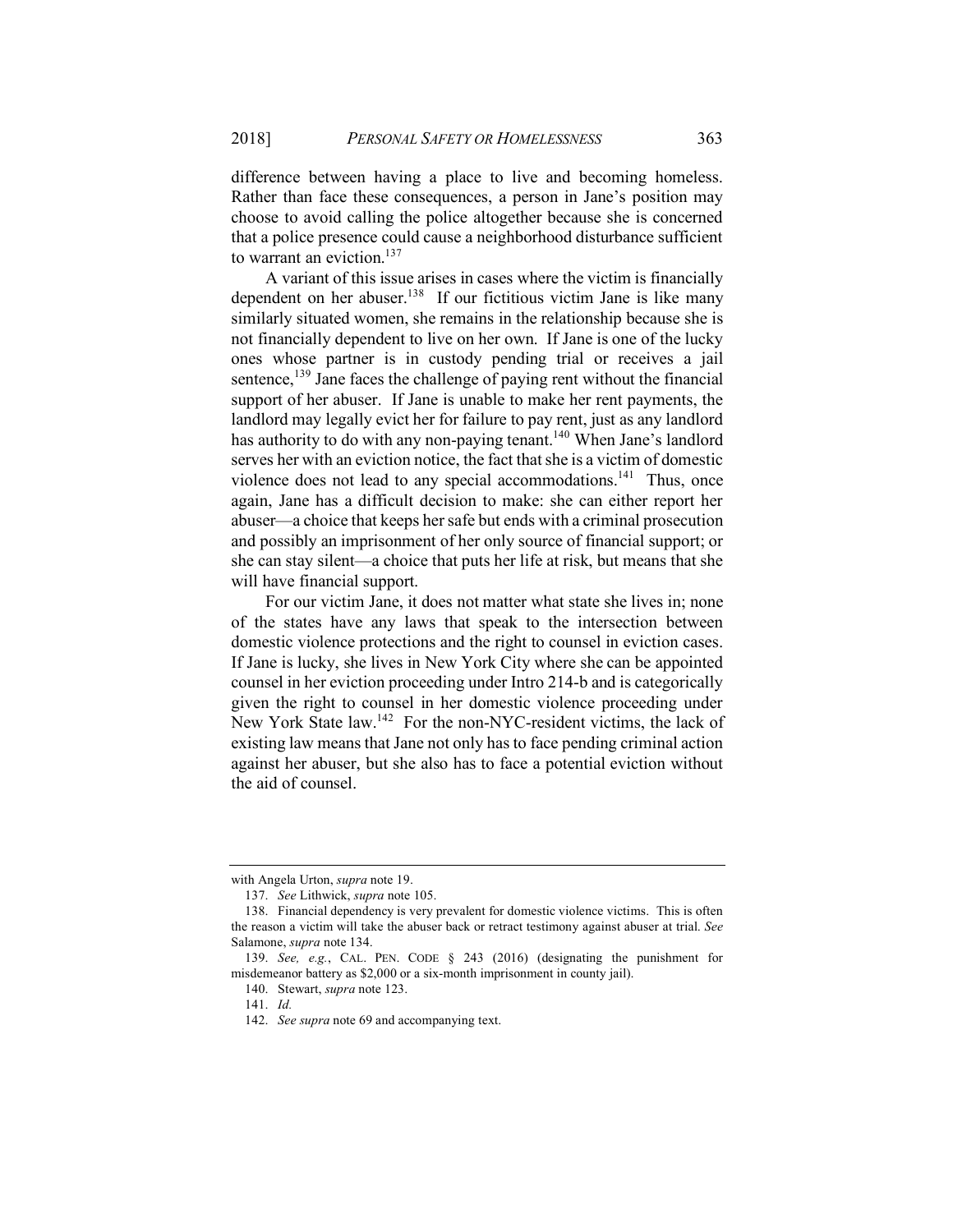#### III. ANALYSIS

#### *A. The Unrepresented Tenant*

"It's supposed to be hard. If it were easy, everyone would do it."<sup>143</sup> If being a lawyer was easy, nearly all who were involved in the court process would choose to proceed pro se. Yet we do not have a system where people proceed lawyer-less. For those who can afford a lawyer or are appointed one in a criminal proceeding—having legal representation is the logical choice.<sup>144</sup> There is a reason why parties choose to have their interest represented by someone who has gone to law school, sat for and passed the bar exam, and is a licensed practitioner of law.145 The nuanced procedural requirements, evidentiary rules, local rules of court, and filing deadlines are complex enough to confuse any non-lawyer.<sup>146</sup> Add the requisite knowledge of the substantive law needed to competently argue the cases' merits, and the benefit of being represented by a lawyer is apparent.<sup>147</sup> Thus pro se litigants squaring off against experienced lawyers are disadvantaged from the moment the case is filed—before either party makes its first appearance.<sup>148</sup> Studies show that having representation versus not having representation is an extremely indicative factor for success of the case.<sup>149</sup>

State and federal judges, who witness firsthand the uphill battle faced by unpresented litigants, have become strong advocates in favor of the right to civil counsel.150 These judges are particularly sensitive to the issue because they have observed the "helplessness of unrepresented parties appearing in their courtrooms and the unequal contest when those litigants confront well-counseled opponents."<sup>151</sup> This helplessness can be alleviated, some judges believe, through a civil right to counsel. As

<sup>143.</sup> A LEAGUE OF THEIR OWN (Columbia Pictures, 1992).

<sup>144.</sup> *Top Ten Reasons to Hire a Lawyer*, FINDLAW, https://hirealawyer.findlaw.com/doyou-need-a-lawyer/top-ten-reasons-to-hire-a-lawyer.html (last visited May 28, 2018).

<sup>145.</sup> *Id.*

<sup>146.</sup> *Id.*

<sup>147.</sup> *Id.*

<sup>148.</sup> *Id.*

<sup>149.</sup> *See generally* Barbara Bezdek, *Silence in the Court: Participation and Subordination of Poor Tenants' Voices in the Legal Process*, 20 HOFSTRA L. REV. 533 (1992); *see also* Robert J. Derocher, *Access to Justice: Is Civil Gideon a Piece of the Puzzle?*, 32 BAR LEADER 6, https://www.americanbar.org/groups/bar\_services/publications/bar\_leader/2007\_08/3206/ gideon.html (concluding that the legal needs for every four of five civil cases were not being met).

<sup>150.</sup> *What Do Judges Think of Civil Right to Counsel?,* NAT'L COAL. FOR A CIV. RIGHT TO COUNS., http://civilrighttocounsel.org/about/what\_do\_judges\_think#judgesthink (last visited Jan. 15, 2017).

<sup>151.</sup> *Report to the House of Delegates* 2006, *supra* note 51, at 7.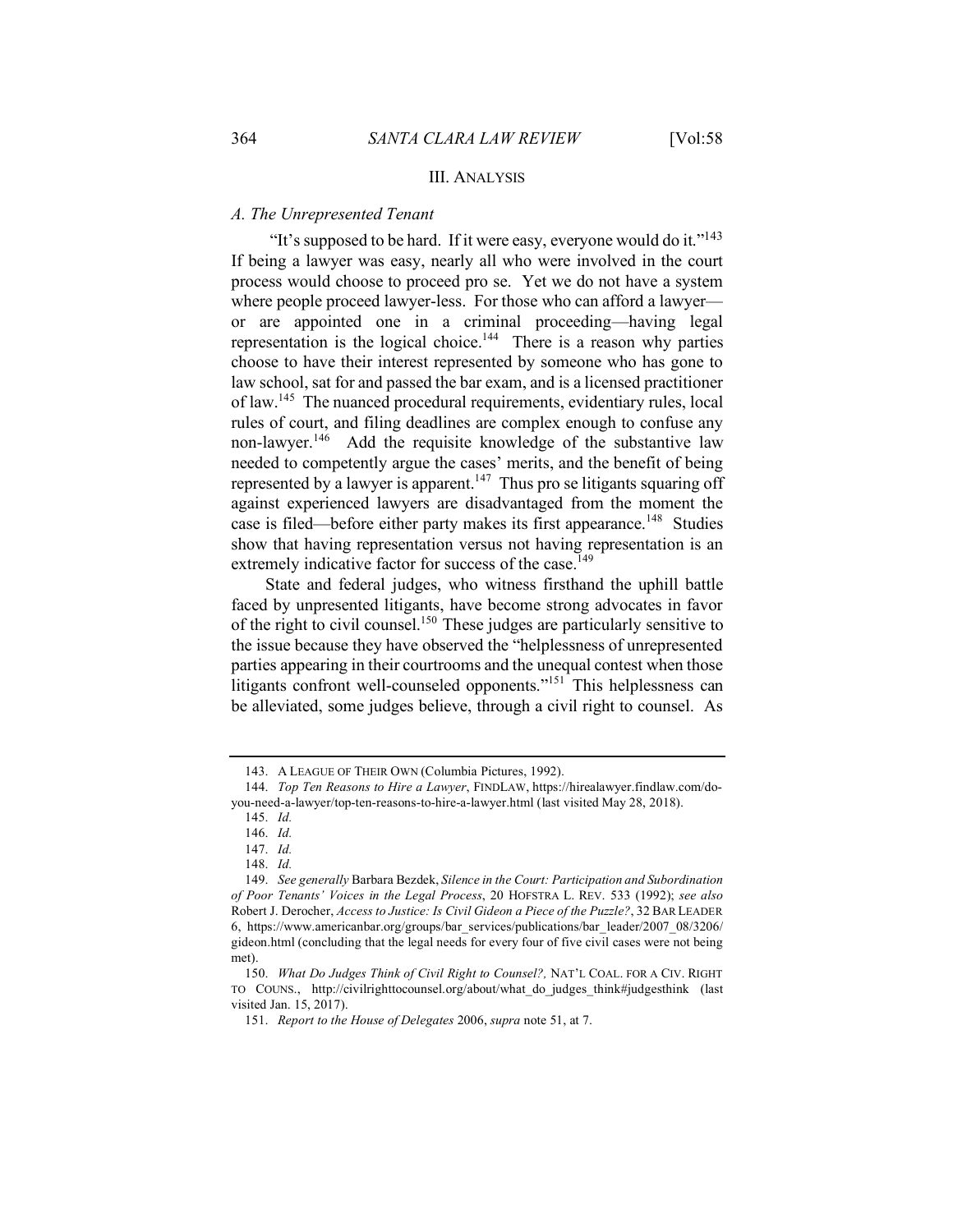one judge describes, "we need a civil Gideon, that is, an expanded constitutional right to counsel in civil matters. Lawyers, and lawyers for all, are essential to the functioning of an effective justice system."152

## *B. Legal Aid & Pro Bono are Not Enough*

Legal aid services generally receive both public and private funding, with a majority of the funding coming from private sources.<sup>153</sup> Yet even with this dual source of funding, resources are still limited, and it is impossible for legal aid services to accept every pro bono case that comes its way. For example, even though the Nationwide Legal Services Corp is able to provide legal services to approximately one million indigent individuals, the same system has turned away one million people per year.<sup>154</sup> Across the board, this lack of resources means that, according to a 1993 survey, approximately seventy percent of the serious problems faced by poor people did not receive legal aid.155 More recently, the Brennan Center for Justice at the New York University School of Law reported that the lack of resources diminished the efficiency of legal aid services, as the services face "chronic funding shortages, state and federal restrictions, shortfalls in pro bono help, and a rollback of financial incentives for attorneys in private practice to bring critical cases."156

## *C. Support for the Civil Right to Counsel*

#### *1. Parallels Between Civil & Criminal Cases*

In *Gideon v. Wainwright*, <sup>157</sup> the Supreme Court famously stressed that the mere fact that the "government hires lawyers to prosecute, and defendants who have the money hire lawyers to defend are the strongest indicators of the widespread belief that lawyers in criminal courts are necessities, not luxuries."<sup>158</sup> The same is true in civil cases; a civil defendant who has the means, will usually choose to retain counsel. Furthermore, according to Walter Mondale, the former Vice President of the NCCRC, the distinction between criminal cases and civil cases is largely theoretical:

<sup>152.</sup> Robert Sweet, *Civil "Gideon" and Justice in the Trial Court (The Rabbi's Beard),* 42 THE RECORD 915, 924 (1997) (internal citations omitted).

<sup>153.</sup> *Report to the House of Delegates* 2006, *supra* note 51, at 4.

<sup>154.</sup> *Id.* at 4.

<sup>155.</sup> *Id.* at 5.

<sup>156.</sup> Derocher, *supra* note 139.

<sup>157.</sup> Gideon v. Wainwright, 372 U.S. 335 (1963).

<sup>158.</sup> *Id.* at 344.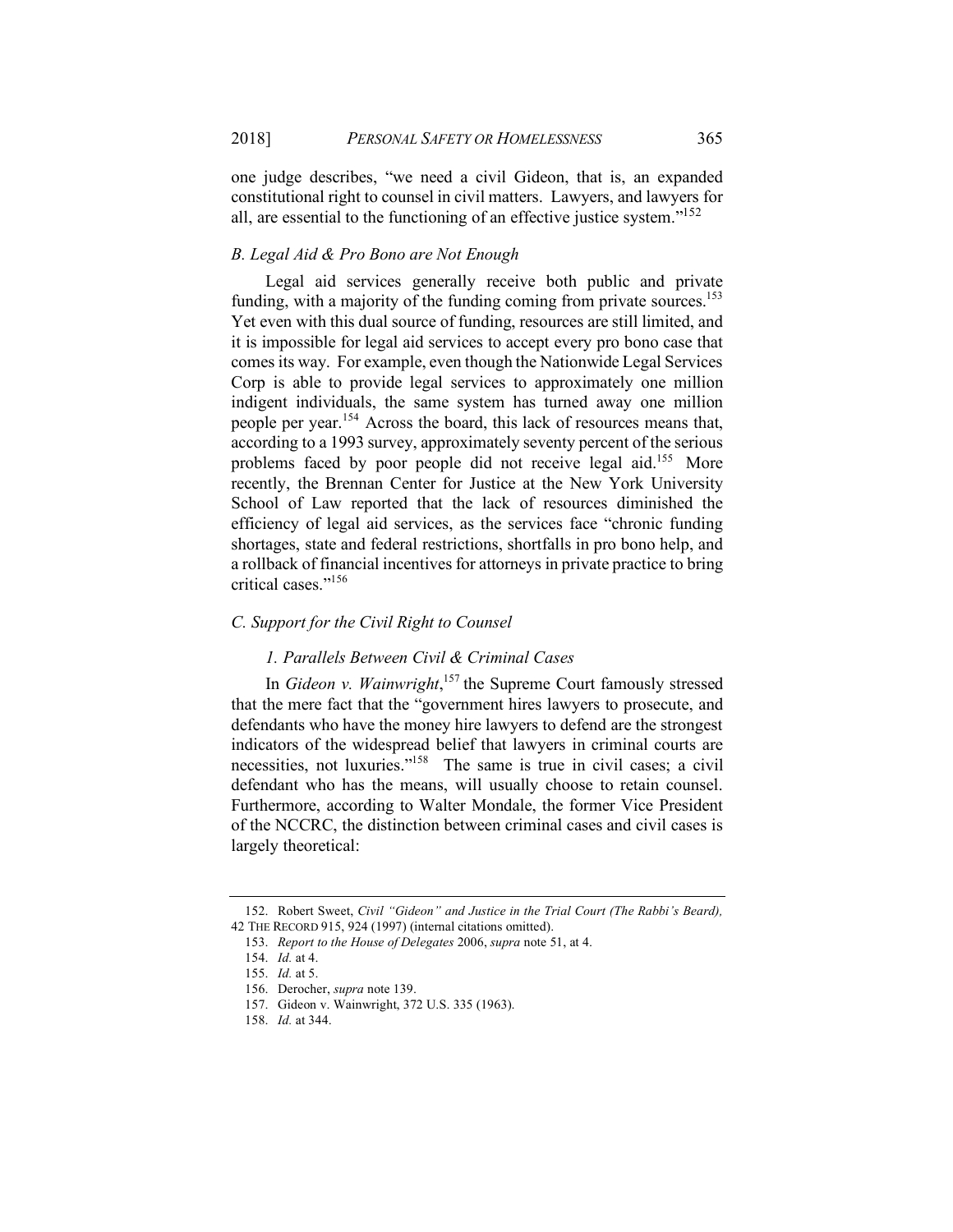In truth, the criminal / civil distinction is often of wholly theoretical interest when you're about to be deprived of your children, committed to a mental institution, foreclosed from your home, fired from your job, or a vast range of other civil proceedings, many of which are being pressed by the economic crisis that is hitting poor people, and all of us today—that could have life or death consequences, even though they're called just civil.<sup>159</sup>

Additionally, a pro se litigant, whether in in civil or criminal court, will be unfamiliar with basic procedures, inexperienced in the law, and will most likely be facing the opposing side with its lawyers. In both situations, the overwhelming inexperience means the case is likely lost even before getting to the cases' merits.<sup>160</sup>

Due process guarantees the right to counsel whenever the State seeks to impose any in-custody punishment for a crime.<sup>161</sup> At its core, it is fundamentally unfair to force a criminal defendant to navigate the criminal justice system's intricacies without representation and then imprison him at the end of his single interaction with the legal system. By way of analogy the same can be said for the civil defendant who faces losing child custody, eviction, or deportation and must defend her case without representation. Although the loss of child custody, eviction, and deportation are not considered to be a "loss of liberty" in the same way that prison time has been held to be, these defendants are still facing incredible losses. The similarities between these cases and criminal cases with appointed counsel overwhelm any differences, and thus incorporating the right to counsel in these civil cases is logical.

## *2. Robust ABA Support for Civil Right to Counsel*

People of all socioeconomic statuses face legal trouble. Why should that individual's socioeconomic status determine the ability to access legal resources. Why should the difference between successfully

<sup>159.</sup> MINN. ST. BAR ASS'N CIV. GIDEON TASK FORCE, ACCESS TO JUSTICE: ASSESSING IMPLEMENTATION OF CIVIL GIDEON IN MINNESOTA, at ii (2011), https://www.mnbar.org/docs/default-source/atj/msba-civil-gideon-task-force---access-tojustice---assessing-implementation-of-civil-gideon-in-minnesota- (final)6565E5B78320.pdf?sfvrsn=2; *see also 50 Years Later: The Legacy of Gideon v.* 

*Wainwright*, *PT2*, U.S. DEP'T OF JUST. (March 15, 2013), https://www.justice.gov/atj/video/50-years-later-legacy-gideon-v-wainwright-pt2 (featuring Vice President Mondale speaking in support of a right to counsel in civil cases).

<sup>160.</sup> There is no denying that an individual with no legal skill will be hugely disadvantaged against a lawyer who has had formal training and practical experience. Undeniably, even recent graduates who have minimal experience would be overwhelmed if asked to first chair a case. A person without any legal training is guaranteed to be lost.

<sup>161.</sup> *See supra* note 35.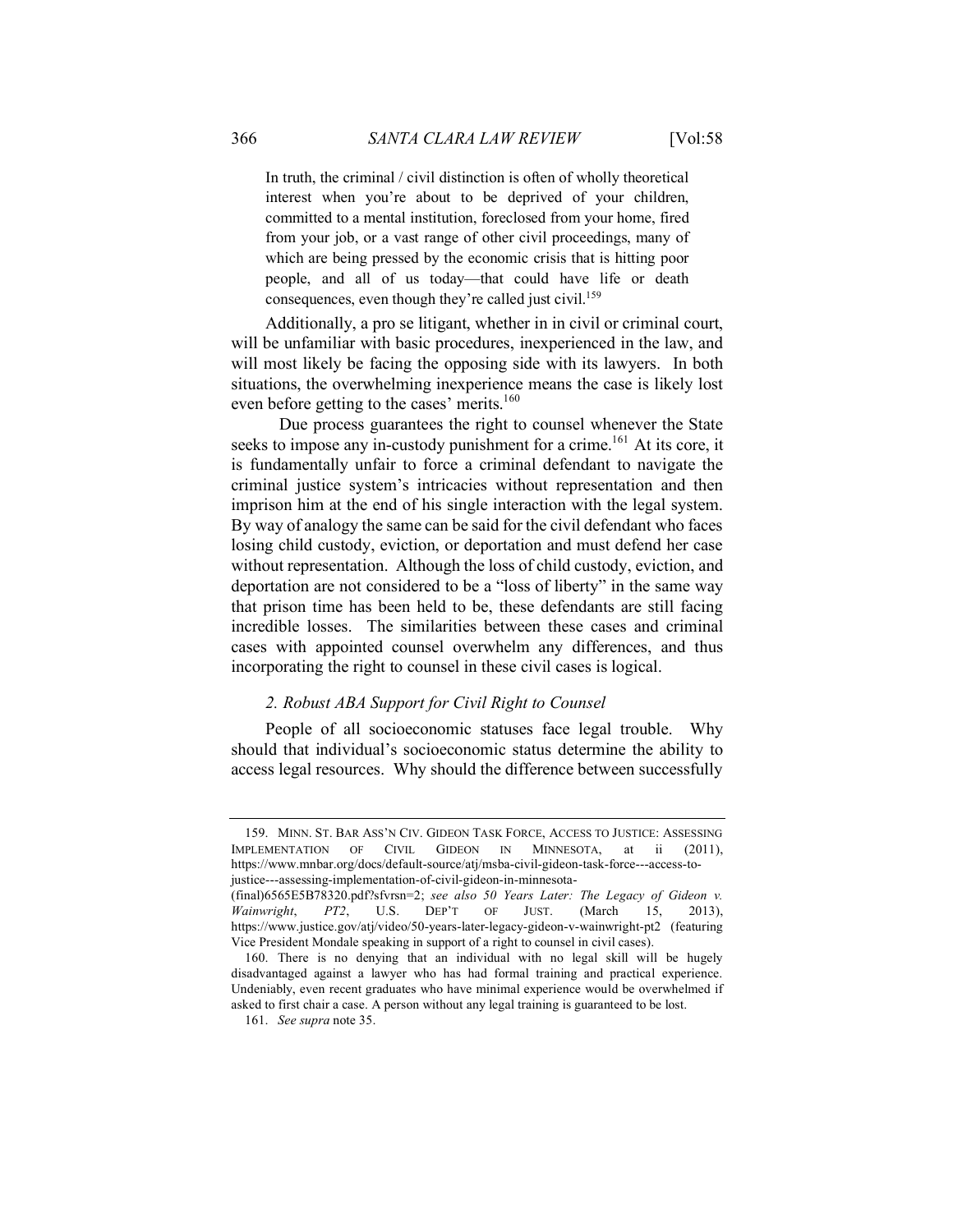defending against eviction and becoming homeless turn on the amount of money a tenant has to invest in a lawyer?

The words "Equal Justice Under Law" are inscribed on the facade United States Supreme Court building.<sup>162</sup> Carrying out these famous words, the ABA has a long tradition of promoting equal access to justice, $163$  and has focused on ensuring access to counsel for indigent defendants.<sup>164</sup> Since the 1920s, the ABA has been committed to expanding legal aid in the United States.<sup>165</sup> In 1965, after realizing that charitable donations alone were not sufficient to fund legal aid programs, the ABA House of Delegates endorsed a program to federally fund legal services to indigent defendants.<sup>166</sup> The program's four objectives reinforce the principle of providing access to the justice system regardless of economic status: (1) increasing funding for legal services programs for indigent litigants,<sup>167</sup> (2) establishing a mechanism for clearly conveying information about the availability of affordable legal services,  $168$  (3) providing effective, quality representation to the individual, regardless of the individual's ability to pay for legal services,  $169$  and (4) modifying the procedural contours of the legal system to make the system easier to understand.<sup>170</sup>

## *3. Arguments Against a Civil Right to Counsel*

Unlike the right to counsel in criminal cases, the civil right to counsel is not constitutionally enshrined.<sup>171</sup> As such, there is an opposition to the civil right to counsel that focuses on the taxpayer burden, the belief that pro bono is enough, and concerns of system abuse. $172$ 

With appointed counsel for indigent litigants in civil cases, the question arises as to how the appointed counsel is to be paid and who is responsible for such payment. Opponents to the civil right to counsel

172. *Id.*

<sup>162.</sup> *Building Features, Supreme Court Building, About the Court*, SUPREME COURT OF THE UNITED STATES, https://www.supremecourt.gov/about/buildingfeatures.aspx (last visited May 28, 2018).

<sup>163.</sup> *Report to the House of Delegates* 2006, *supra* note 51, at 2.

<sup>164.</sup> *Id.*

<sup>165.</sup> *Id.*

<sup>166.</sup> *Id.*

<sup>167.</sup> *Report to the House of Delegates* 2006, *supra* note 51, at 2.

<sup>168.</sup> *Id.*

<sup>169.</sup> *Id.*

<sup>170.</sup> *Id.*

<sup>171.</sup> Ted Frank, *The Trouble with the Civil Gideon Movement*, 3 AM. ENTERPRISE INST. PUB. POL'Y RES. 1 (2008), https://www.aei.org/wp-content/uploads/2011/10/20080807\_ 23374LOAugustg.pdf.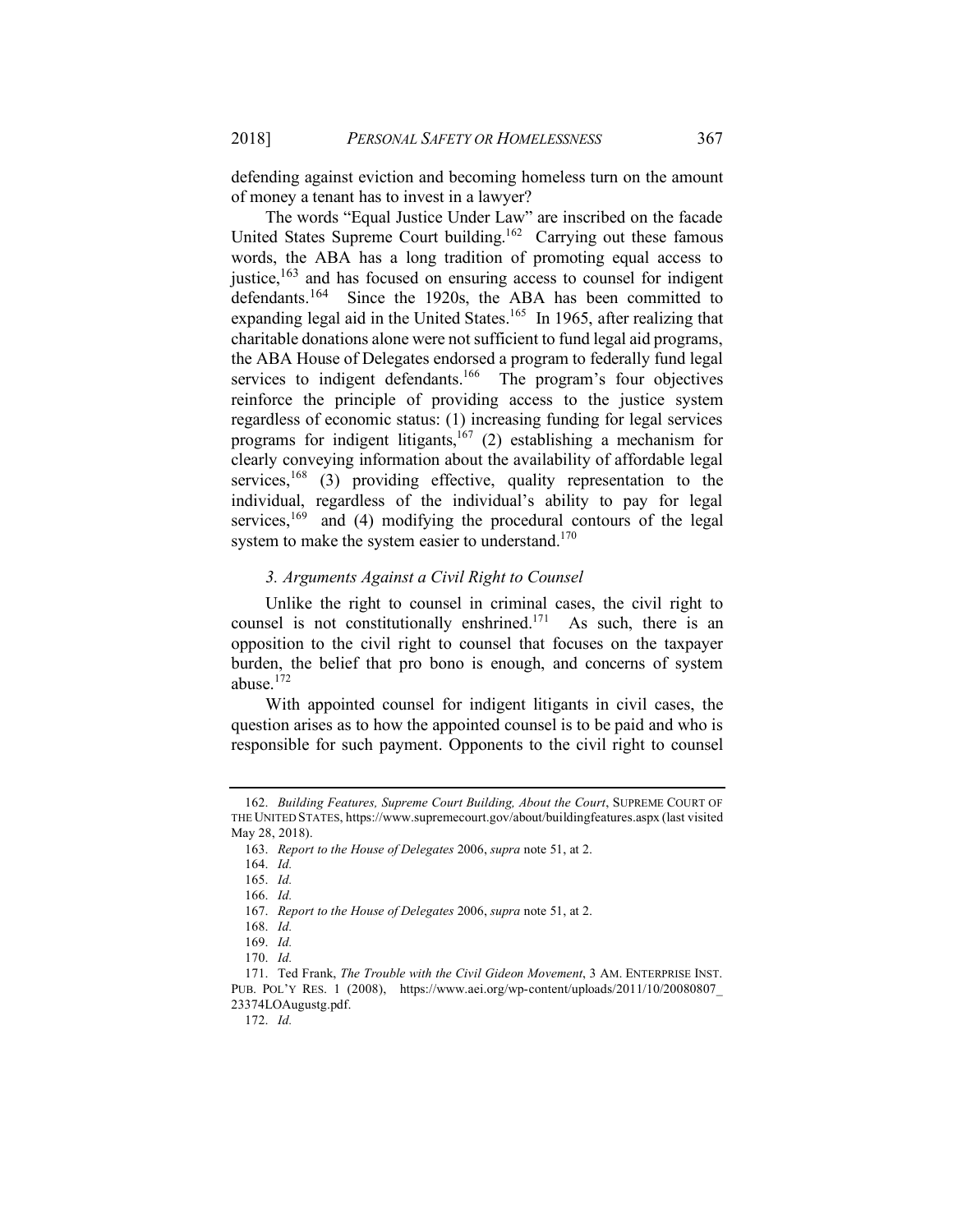argue that by requiring the state to foot the bill, the state will increase taxes to subsidize the  $cost^{173}$  While taxpayers are willing to incur the public defender cost because of the constitutional protections granted to criminal defendants, taxpayers may not be willing to do so in civil cases.<sup>174</sup> Furthermore, if there is free—for the defendant—counsel available in civil cases, under basic economic theory the demand for counsel in civil proceedings will increase, causing an even greater tax burden. 175

Despite evidence showing that legal aid services are resource strapped and pro bono cannot cover all the cases, opponents to the civil right to counsel believe that legal aid and pro bono should take on the role of representation in lieu of appointed counsel.<sup>176</sup> For example, Ted Frank argues, "there is little evidence that poor people with meritorious civil cases could not be served by the current legal system of legal aid societies and pro bono work by attorneys."<sup>177</sup>

Additionally, paying for a lawyer is a way to signal the merit of the individual claims. <sup>178</sup> If a person believes her claim has merit, she should be willing to invest resources into the case, including the cost of retaining a lawyer. By comparison, when the court appoints counsel, the litigants receive representation regardless of the cases' merits and the litigants lose a valuable signaling mechanism.<sup>179</sup>

Finally, there is concern that a New York City-like ordinance would encourage abuse. For example, a tenant could intentionally violate the lease and then defend the case on the government's dime as the state pays for appointed counsel.<sup>180</sup> Such ordinances, however, would not subvert existing laws that protect the landlord.<sup>181</sup> Landlords would retain their right to evict when a tenant violates the lease agreement; the only difference is that the tenant would be represented by counsel in the eviction case.<sup>182</sup> If the tenant is found to have intentionally violated the lease or if a victim makes a fraudulent claim of being a domestic violence victim to take advantage of a right to early termination, that tenant could still be subject to fines for the tenant's bad faith.<sup>183</sup>

- 181. *See supra* Section I.D.2.
- 182. *Id.*
- 183. *Id.*

<sup>173.</sup> Frank, *supra* note 171, at 1*.*

<sup>174.</sup> *Id.*

<sup>175.</sup> *Id.* at 2.

<sup>176.</sup> *Id.*

<sup>177.</sup> *Id.* 2–3.

<sup>178.</sup> *Id.* at 2.

<sup>179.</sup> Frank, *supra* note 171, at 2.

<sup>180.</sup> *See id.*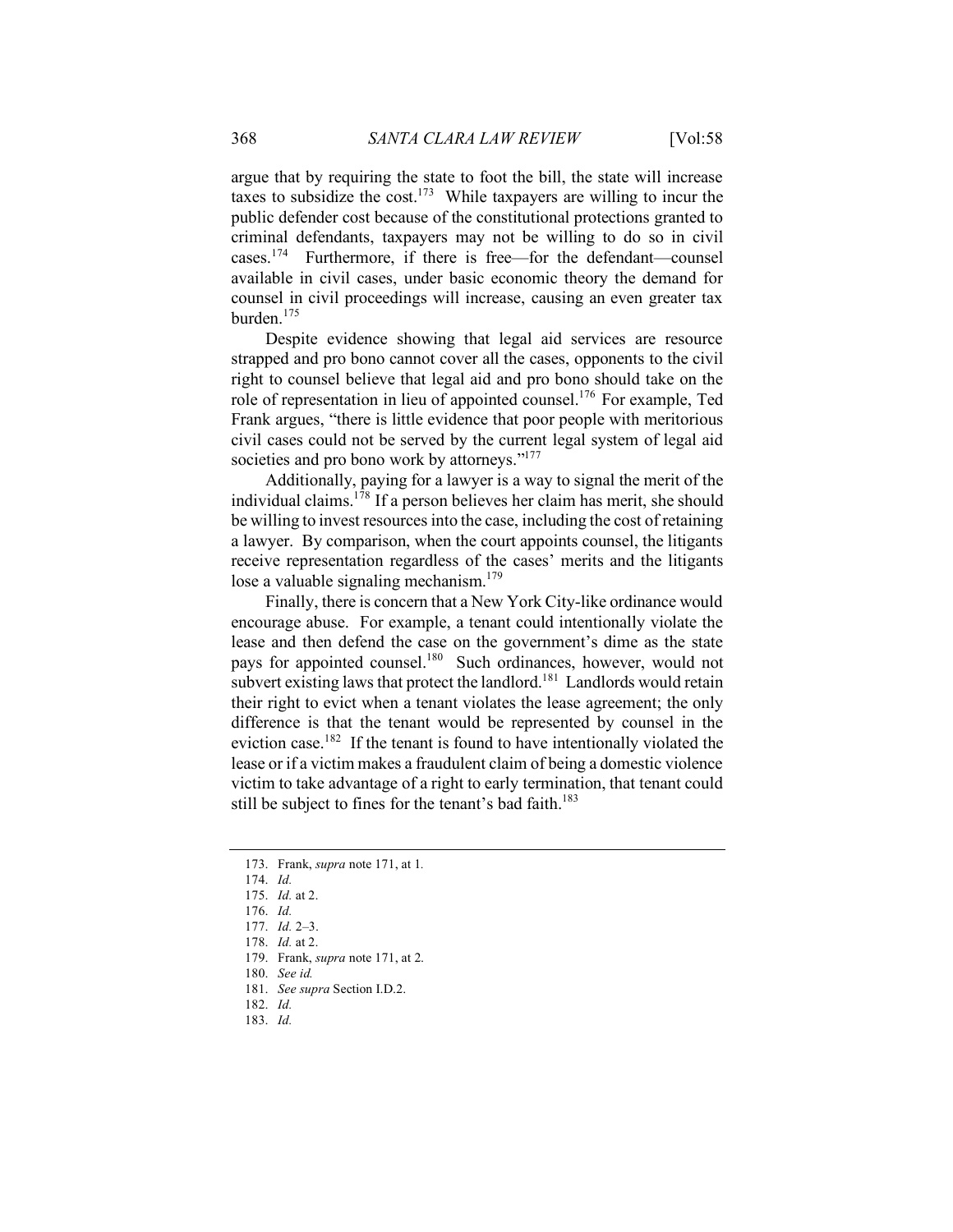#### IV. PROPOSAL

There is no doubt that a domestic violence victim who faces eviction due to abuse has limited resources and has great need for assistance. Without the aid of counsel, she is almost guaranteed to lose an eviction proceeding if her landlord is represented by an attorney. As such, this Note advocates for the right to counsel in eviction proceedings where the evictee is a victim of domestic violence who is being evicted based on an incident of domestic violence. The proposed solution to this legal problem is a template to be used by the Court and the involved parties (landlord, tenant-victim) to determine the eligibility for the appointment of counsel. The template addresses the eligibility requirements and the necessary evidentiary showing, how the victim is made aware of her right to counsel, attorney compensation, and the provisions specific to the financially-dependent victim.

Additionally, this template is designed to keep the victims safe, which means that a Norristown-like ordinance is prohibited under the proposed framework. This also means that the landlord would not be stripped of his or her rental license based on a tenant calling the police for matters outside the control of the landlord's lessor duties. If the threat of losing the rental license is not hanging over the landlord's head, the landlord would not use the calling of 911 as a means to threaten eviction. This means the victim would have the actual ability to call to the police instead of worrying about her security of the housing.

#### *A. Eligibility*

Prior to the appointment of counsel, the evicted-victim must affirmatively demonstrate that she is indeed a victim of domestic violence.<sup>184</sup> This would mitigate system-abuse concerns raised by opponents.185 If the victim fakes the domestic violence incident to terminate the lease early or has a phony defense to the landlord's lawful eviction, then the victim must: 1) pay the lawyer fees herself and 2) will be subject to additional fines and/or sanctions, or 3) may be subject to criminal liability. This consequence is *only* applicable when the tenant

<sup>184.</sup> Under the proposal, A victim can satisfy this requirement through obtaining a protective order against her abuser or by showing that there is a criminal prosecution pending against her abuser in which she is a named victim.

<sup>185.</sup> The author realizes that in some instances there may be a fine line between what is considered "faking" the domestic violence incident and the allowable victim recanting her earlier statement. Under the proposed system, in these close cases, the appropriate procedure would be a pre-trial hearing with the judge weighing the evidence and then determining whether the victim made the incident up or if the victim recanted a truthful statement.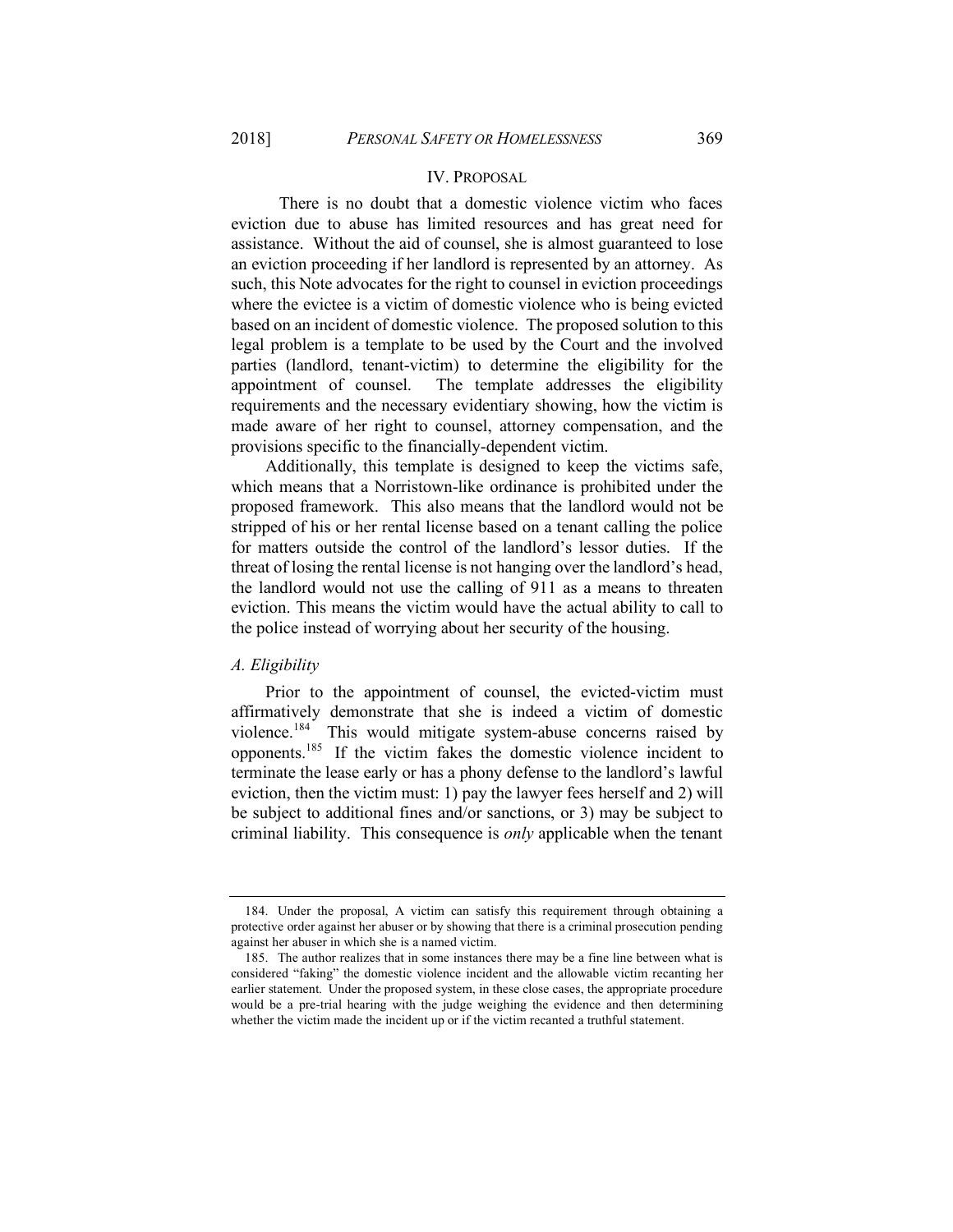makes up an entire domestic violence incident.<sup>186</sup>

If a victim has completed a combination of the following actions: reporting an incidence of domestic violence, calling 911 for help, requesting the offender move out, or obtaining a protective order, there will be a presumption that the victim is being honest in her claim. However, the presumption can be rebutted by evidence proffered by the landlord showing that the victim is scamming the system.<sup>187</sup>

Once there is proof that the defendant in an eviction proceeding is a victim of domestic violence, the judge would then inquire into the victim's financial status using a similar inquiry criminal judges use to determine a defendant's income eligibility.<sup>188</sup>. In our case, a similar colloquy would occur after the judge first determines whether the defendant is a victim of domestic violence in order to see if she would qualify for the appointment of counsel based on her income.

During the first court appearance, the tenant-victim would be presented with a "Know Your Rights" checklist, which would include the jurisdiction's applicable victim-tenant protections. The checklist would clearly state that she may be entitled to appointed counsel based on income, the likelihood of success based on having counsel versus not having counsel, and other statutory rights, such as the right to ask for new locks.189

# *B. The "Domestic Violence Victim Eviction Legal Defense Fund:" How the Right will be Funded*

As discussed, the funding issue is one of the main arguments put

<sup>186.</sup> These consequences do not apply in cases where the victim retracts statements she made in her 911 call or to the police. It is very common for a victim to retract in domestic violence cases, particularly if she is dependent on the offender for her livelihood. Furthermore, this does apply to scenarios when the verdict of the charge is found not guilty, as that does not preclude the fact that the offender still did something.

<sup>187.</sup> *See supra* note 171 and accompanying text. A landlord for instance could rebut the presumption with evidence that the victim has recanted her statement or that the victim is still living with the abuser during the criminal trial.

<sup>188.</sup> During her time in law school, the author has interned at various local District Attorney's offices. Through her experience at the DA's offices, she has observed the typical colloquy that occurs between the Judge and the Defendant prior to the appointment of the public defender. The following is a summary of what such colloquy generally looks like: In criminal proceedings, counsel is usually appointed at arraignment. The judge first inquires as to whether the defendant is represented by counsel. If the defendant is not represented by counsel, the judge inquiries about the defendant's financial status. Based on the answers provided, the judge determines if the criminal defendant is eligible for appointment of counsel. If the defendant is eligible, a public defender is appointed and he or she begins the representation of the Defendant.

<sup>189.</sup> *See supra* note 120 and accompanying text.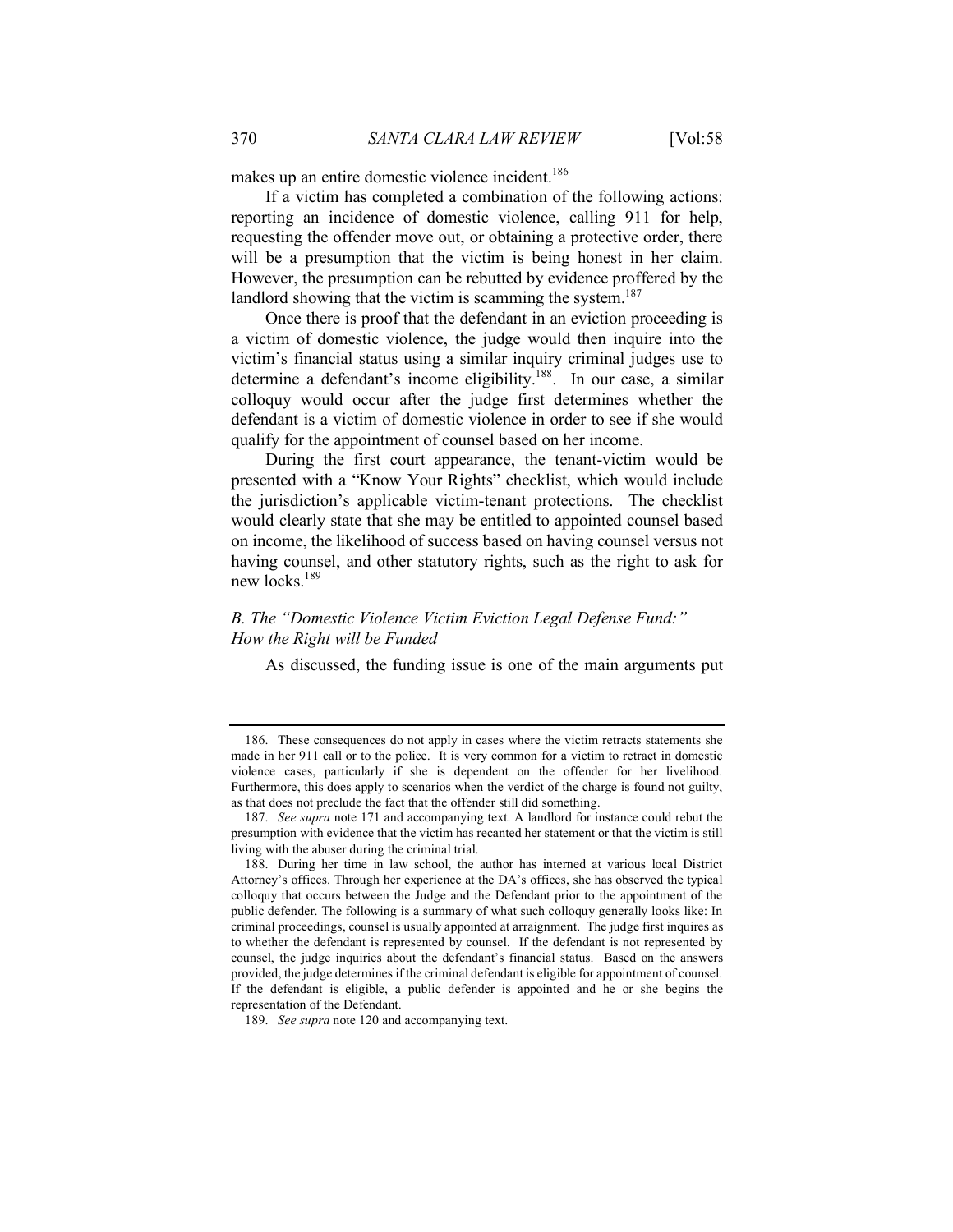forth by opponents of the civil right to counsel.<sup>190</sup> The concern of the increased tax burden is valid and thus, creative financing is needed. Currently in California a criminal defendant, upon conviction, is obligated to pay various court fees, fines, and money into the general restitution fund.<sup>191</sup> Illinois State Law, which provides for the appointment of counsel to represent the estate of a deceased victim of domestic violence, authorizes the use of court fines and fees to supply funding for the appointment of counsel.<sup>192</sup> Similarly, under this proposed framework, the main source of funding would come from court fines and fees. Specifically, any time there was a domestic violence-related criminal proceeding, a fixed percentage of the fines and fees a defendant would have to pay, would be allocated to the "Domestic Violence Victim Eviction Legal Defense Fund" (the Fund).

Additionally, a fixed, but smaller, percentage (such as one to two percent) of all the fines and fees collected from the state's criminal proceedings, regardless of subject matter, would be earmarked for the Fund. If the Fund is not sufficient to cover the cost of appointed counsel, then the state would step in and pay the appointed counsel similar to the way public defenders are paid. This, of course, does result in the degree of the aforementioned tax burden. Rather, the burden would be less significant due to the allocation of money to the Fund.

#### *C. The Financially Dependent Victim*

Also protected by this framework is a tenant who is not evicted because of incidences of violence, but who is financially dependent upon her abuser. When the abuser is in custody, the financially dependent victim does not have the means to maintain rent payments. As a result, the landlord has the authority to evict her if she becomes delinquent in her payments. Under this proposal, in addition to the "Know Your Rights" checklist and the right to the appointment of counsel, this victim is afforded additional protections, specifically a forty-five day rent grace period.

In addition to proving the victim is indeed a domestic violence victim and is financially eligible for counsel, to receive the benefit of the grace period, she would also have to prove financial dependency. Once she proves eligibility, the victim has a forty-five day grace period in which she does not have to pay the rent. This grace period is designed

<sup>190.</sup> *See supra* note 166–68 and accompanying text.

<sup>191.</sup> CAL. PEN. CODE 1202.4(B)(1) (West 2018). "Restitution shall be ordered from the convicted wrongdoer in every case, regardless of the sentence or disposition imposed, in which a crime victim suffers a loss. *Id.*

<sup>192..</sup> 750 ILL. COMP. STAT. 60/227(d) (West 2018).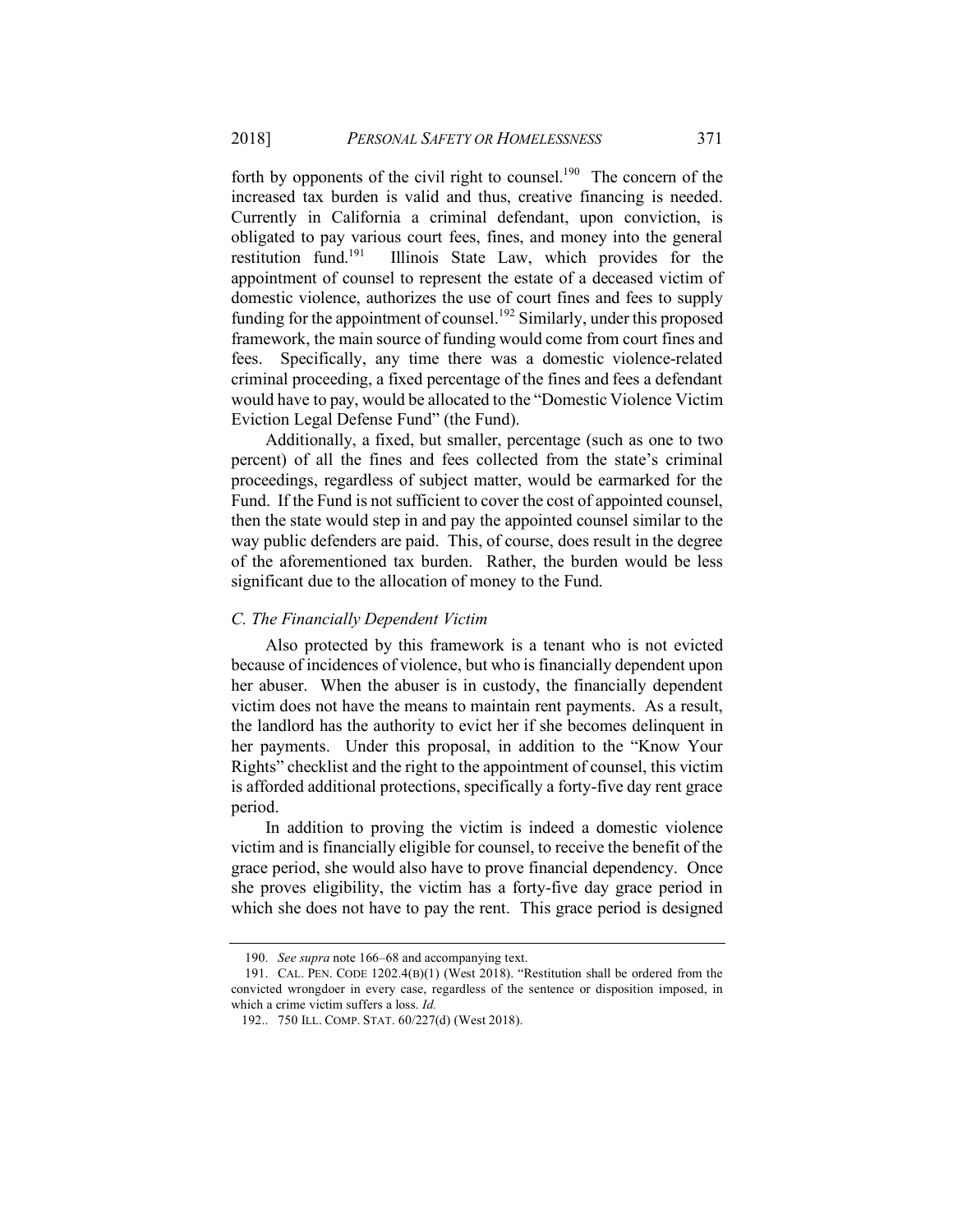to enable her to adjust to the sudden change in finances. At the end of forty-five days, she must resume paying the regularly schedule rent. In addition to resuming payment of her regularly scheduled monthly rent, she will have to pay fifteen percent of the rent she skipped during the forty-five day grace period until the balance is paid off. The purpose of this grace period is for the victim to have a chance to get herself on her feet after a domestic violence incident, rather than immediately being evicted because she was unable to pay rent.

The following anecdote illustrates how the grace period would work. Jane and Joe rent an apartment for five-hundred dollars a month. The rent for this apartment is due on the first of the month. At the beginning of June, Jane calls the police after a particularly bad bout of abuse and Joe is taken into custody. On July 1st, Jane pays the fivehundred dollars rent, but realizes she will not be able to make the August 1st payment. She seeks court review of her case and makes a showing that she is eligible for the grace period. From July 2nd through August 15th, Jane will not have to pay rent, skipping the August 1st payment. Once the forty-five days are up, she will resume the ordinary payment schedule. Thus, on September 1st, she will have to pay five-hundred dollars of rent plus seventy-five dollars (fifteen percent of the fivehundred dollars due on August 1st). Until she pays off the rent payment that she skipped during the grace period, she will have to pay fivehundred and seventy-five dollars per month.

#### V. CONCLUSION

"To become the country we perceive ourselves to be, we must make access to justice a reality by providing a right to counsel for civil cases where basic human needs are at stake."193 Despite the United States not being a party to international treaties granting the right to housing, this Note posits that housing is, nevertheless, a basic human need. Much of the international community considers a basic standard of living, which includes the right to adequate housing, necessary to the furtherance of other rights. A person whose right to housing is violated is also denied the right to privacy and safety. For the domestic violence women who become homeless as a result of eviction, their safety and health is negatively affected, and they are at risk of becoming chronically homeless.

<sup>193.</sup> Report, *You are the Public Justice Center*, PUB. JUST. CTR. 12 (2016), http://www.publicjustice.org/uploads/file/pdf/PJC%20AnnualReport\_2016\_WEB.pdf#page =8 (quoting John Pollock, Coordinator, Nat'l Coalition for a Civ. Right to Couns., Opinion, AM. LAW. (Oct. 1, 2015)).